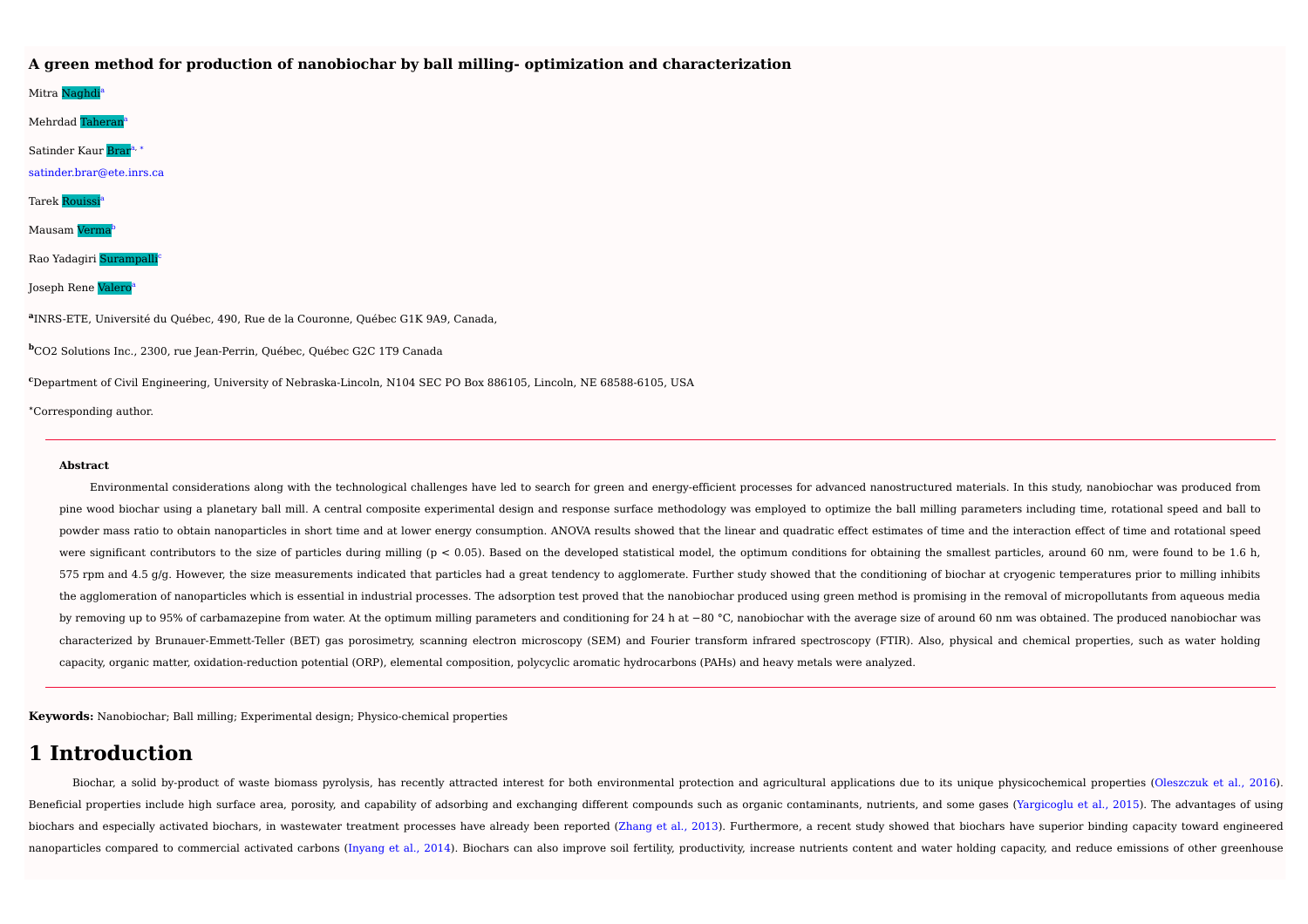gasses (Yao et al., 2011). Production of biochar in large scale for environmental applications is feasible due to the abundance of low-cost feedstock materials. Combining biochar technology with emerging technologies, such biotechnology and nanotechnology, might result in the creation of novel materials with enhanced capabilities for environmental applications (Yao et al., 2011; Zhang et al., 2012).

Depending on the pyrolysis technology, the particle size of the produced biochars varies in the range of hundreds of micrometers to several centimeters (Lehmann and Joseph, 2015). Reducing the particle size of biochars dow to nanosized range can improve their properties for particles smaller than 100 nm, higher surface to volume ratio enhances the surface energy and hence biological effectiveness (Kesavan and Venkatraman, 2014; Sulaiman et a 2013).

There are top-down methods, such as arc discharge and laser ablation and bottom-up methods, such as chemical precipitation and microwave pyrolysis for production of carbonaceous nanoparticles. However, most of these methods require high energy input, expensive precursors and sophisticated processes (Xiao et al., 2013). Therefore, it is still essential to design a cheap, effective and green method to produce carbonaceous nanoparticles. is a top-down approach for production of nanoparticles in which mechanical forces are used to reduce the size of particles (Dequchi et al., 2006). This method has been widely studied in recent years and it has the potentia reproducible. low-cost and large-scale production of different classes of nanopowders (Charkhi et al., 2010). For example. Awasthi et al., studied the ball milling of graphitic carbon at different times and constant rotati reported the formation of different forms of carbon nanoparticle, such as nanotubes and nanofibers. They concluded that the formation of small and thin graphitic sheets depends on milling time and the structure can be dest the ball-milling is done for a very long time (Awasthi et al., 2002). In a similar study, Huang et al., reported the production of nano arches or highly curled carbon nanostructures in ball milling of graphite (Huang et al et al. used Hexagonal graphite to produce nanoporous carbon by ball milling process at various times. Their transmission electron microscopy (TEM) micrographs confirmed the formation of the turbostatic and amorphous struct with the size around 100 nm after ball milling for 15 h. According to their observations, long milling times caused a high level of iron contamination so that the iron content in the sample was found to be about 3.5 wt % a 150 h (Chen et al., 1999). In another study, Pierard et al. investigated ball milling of multi-wall carbon nanotubes with the average length of 0.7-0.9 um. Their TEM micrographs showed that the nanotube length decreased wi increasing milling time. They also found the proper time for obtaining narrow distribution (Pierard et al., 2001).

As per the results so far obtained by the researchers, there are several parameters including time, rotational speed and ball to powder mass ratio that influence the size of particles and their surface energy (Shah et al., However, according to the literature review, there is no study on simultaneous investigation and optimization of these parameters on ball milling for the production of carbonaceous nanoparticles.

There are 12 principles in green chemistry metrics (Naghdi et al., 2015), among which the proposed method satisfies half of these metrics including prevention of wastes generation, high atom economy, avoiding harmful chemical process, using less toxic solvents and auxiliaries, using renewable sources and biodegradability of the product.

In this study, nanobiochars was produced using ball milling process. Considering time, rotational speed and ball to powder mass ratio, a set of experiments were planned by central composite design and the results were analyzed by response surface methodology to optimize the conditions for obtaining nanobiochar in a shorter time and at lower energy consumption rate. In fact, rather than just being optimization study, this manuscript repo the production of nanobiochar from biochar which is a complex carbonaceous material as compared to the uniform SWCNT or MWCNT carbonaceous materials reported in the literature. The physico-chemical properties of produced nanobiochar at optimum conditions were characterized to signify its agricultural and environmental applications. Also, adsorption of carbamazepine, as a model micropollutant, was investigated on raw and nanobiochar to eval effect of size reduction on adsorption capability of biochar.

# **2 Materials and methods**

# **2.1 Materials**

Pinewood Biochar (BC-PW) was purchased from Pyrovac Inc. (Quebec (QC), Canada). BC-PW was derived from pine white wood (80% v/v, 3 mm) obtained from Belle-Ripe in Princeville and the rest included spruce and fir (20%). The production of BC-PW was carried out at 525  $\pm$  1 °C in the presence of nitrogen under atmospheric pressure for 2 min and was used as obtained from the reactor outlet. Tween 80, sodium hydroxide and ethanol was purchased from Fisher scientific (Ottawa, Canada). Milli-Q water was used throughout the work.

### **2.2 Sample preparation**

In a typical procedure, solid biochar and balls were weighed according to statistical plan, placed in a jar and ground until the desired time. A 5-min rest interval was considered after each 5-min grinding to prevent tempe build-up. Sampling was performed at the end of grinding.

### **2.3 Ball milling of biochar and optimization**

In Fig. 1, the factors that may affect the size of biochar through ball milling were illustrated. Among these factors, the machine setup including type, size, and material of jar and balls were fixed and all the experiment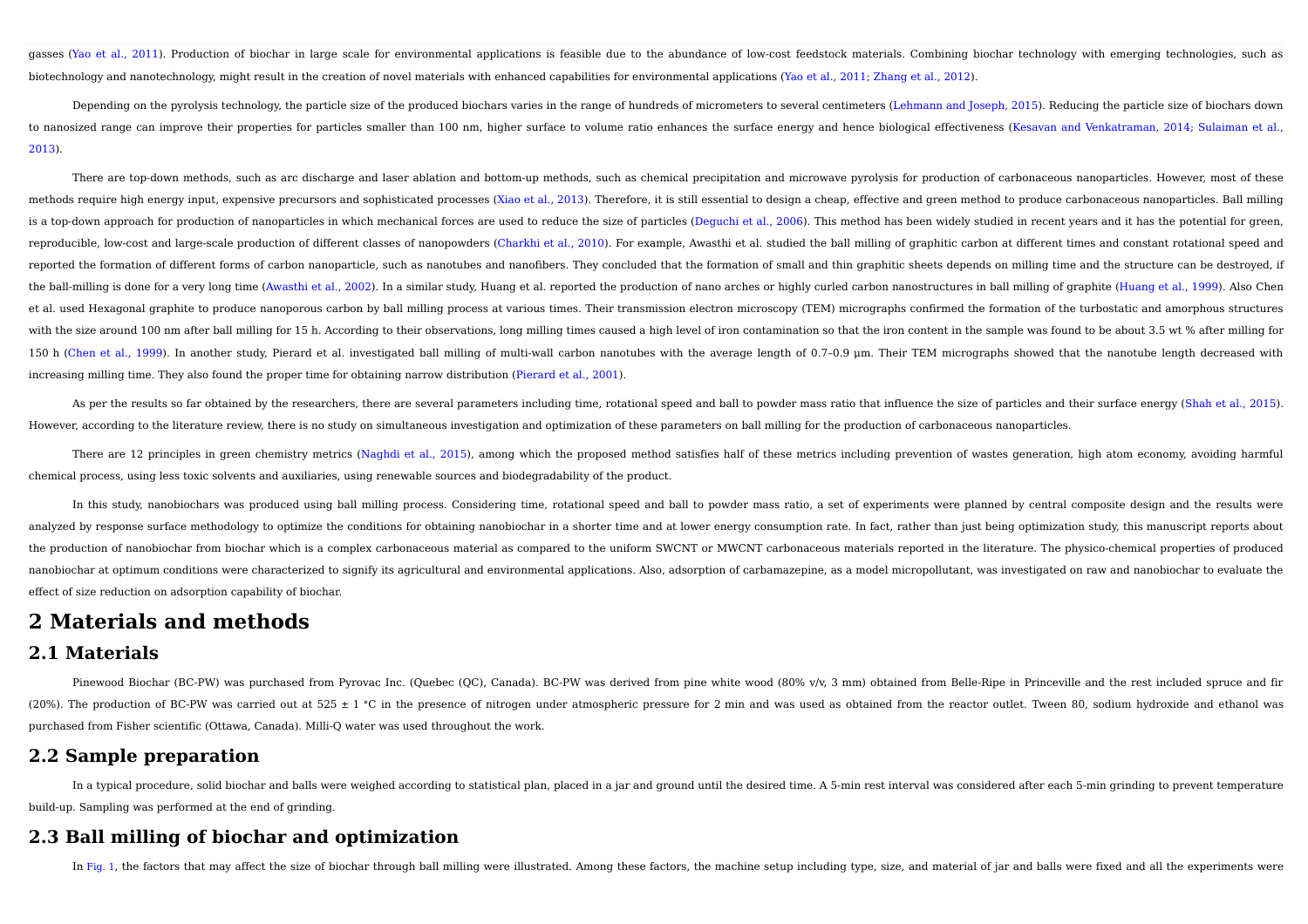performed at room temperature. Ball milling was performed in a planetary ball mill (PM100; Retsch Corporation) using a 500 mL stainless steel jar and stainless steel balls of 2.4 mm in size. Also, the time intervals were s ON and 5 min OFF and this value were obtained in preliminary experiments in order to prevent overheating of biochar and balls. To optimize the milling conditions in order to reduce the size of biochar to the lowest possibl remaining parameters including rotational speed, ball to powder ratio and grinding time were manipulated in different experiments. The number of balls was fixed to 800 which was equal to 45 g ball, and the mass of biochar changed accordingly to obtain the required ball to powder mass ratio.



**Fig. 1** Factors affecting the size of ground biochar.

alt-text: Fig. 1

# **2.4 Design of experiments**

Experiments were designed using a central composite design method with 6 replicates in the center and the dependent variable was the size of biochar. Independent parameters and corresponding levels are listed in Table 1. According to these levels, 20 experiments were designed which are listed in Table 2. The levels of each parameter were selected according to the preliminary experiments performed prior to design of experiments. Optimizatio carried out by applying response surface methodology (RSM) which is widely used for bioprocess optimization. RSM was known to be useful in studying of parameter interaction which allowed building models and finding optimum working ranges (Derringer, 1980). Independent parameters that affect the size include a period of time (h), ball to powder mass ratio ( $q/q$ ) and milling speed (rpm).

#### **Table 1** Independent variables used for grinding optimization.

alt-text: Table 1

|                       | Codes and values of independent variables of experimental designs for screening using response surface methodology |           |     |           |          |
|-----------------------|--------------------------------------------------------------------------------------------------------------------|-----------|-----|-----------|----------|
| Levels                | $-4$                                                                                                               | $-$       |     |           | $+2$     |
| Period of Time (hr)   | 1.6364                                                                                                             | 3.3182    |     | 6.6818    | 8.3636   |
| Powder of Biochar (g) | 4.9546                                                                                                             | 7.4773    | 10  | 12.5227   | 15.0454  |
| Milling Speed (rpm)   | 516.1373                                                                                                           | 545.56865 | 575 | 604.43135 | 633.8627 |

#### **Table 2** Variable parameters and their level in designed experiments.

| $\vert$ alt-text: Table 2 $\vert$ |                                                                      |                     |                     |                  |
|-----------------------------------|----------------------------------------------------------------------|---------------------|---------------------|------------------|
| No.                               | Powder of Biochar (g) (Ball to Powder Mass Ratio (g/g)) <sup>a</sup> | Period of Time (hr) | Milling Speed (rpm) | Volume Mean (nm) |
|                                   | 7(6.43)                                                              |                     | 540                 | 343.8            |
| <sup>2</sup>                      | 7(6.43)                                                              |                     | 610                 | 369.1            |
| 3                                 | 7(6.43)                                                              |                     | 540                 | 385.6            |
| $\overline{4}$                    | 7(6.43)                                                              |                     | 610                 | 347.1            |
| 5                                 | 13(3.46)                                                             |                     | 540                 | 257.9            |
| 6                                 | 13 (3.46)                                                            |                     | 610                 | 371.8            |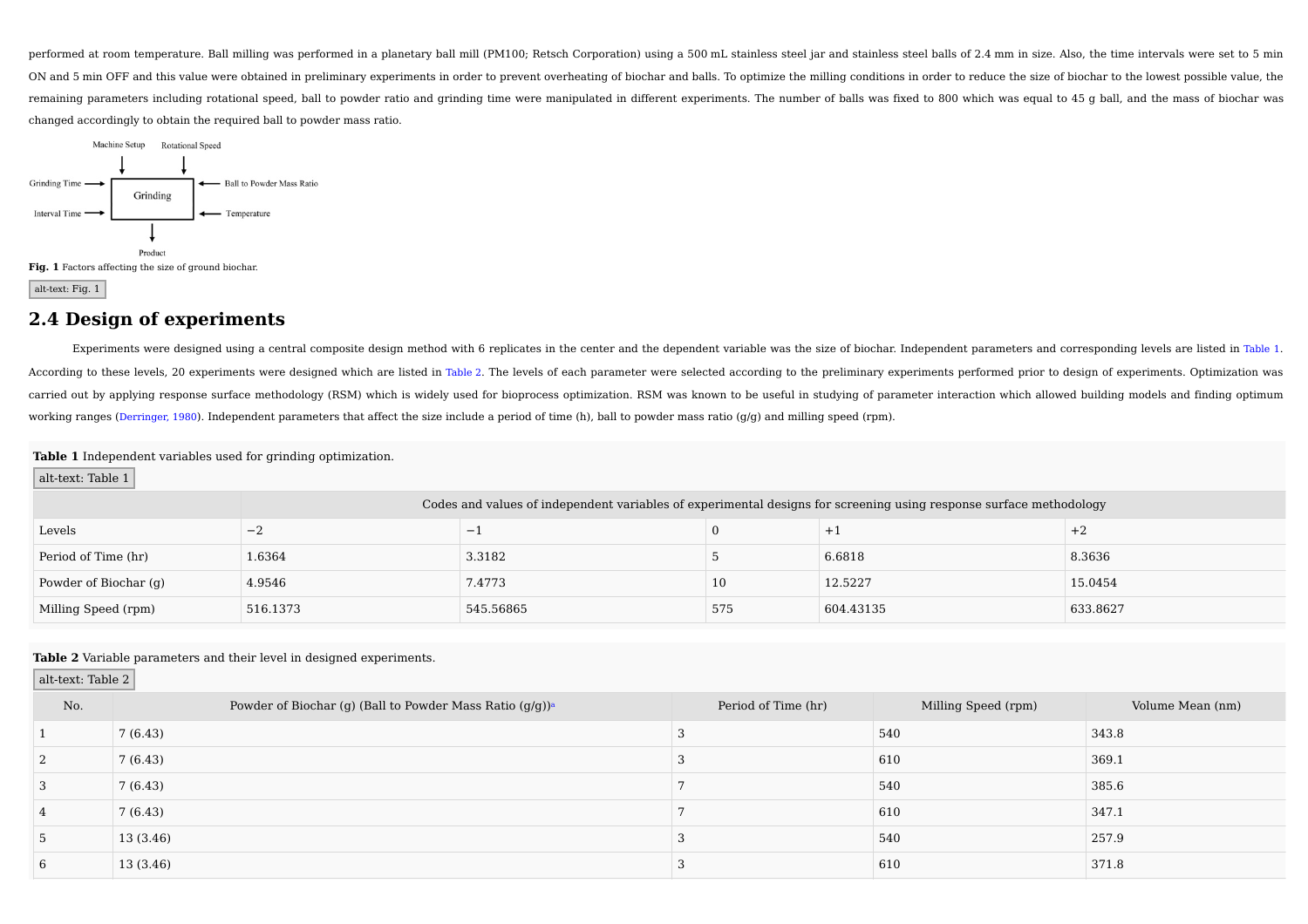| $7\overline{ }$   | 13 (3.46)  | $\mathbf{r}$ | 540 | 453.1 |
|-------------------|------------|--------------|-----|-------|
| $\,8\,$           | 13 (3.46)  | 7            | 610 | 296.8 |
| $9\,$             | 4.96(9.07) | 5            | 575 | 348.1 |
| 10                | 15.01(3.0) | 5            | 575 | 391   |
| 11                | 10(4.5)    | 1.64         | 575 | 212.4 |
| <sup>12</sup>     | 10(4.5)    | 8.37         | 575 | 436.1 |
| 13                | 10(4.5)    | 5            | 516 | 414.6 |
| 14                | 10(4.5)    | -5           | 634 | 386.4 |
| 15 <sub>(C)</sub> | 10(4.5)    | 5            | 575 | 414.1 |
| 16 <sub>(C)</sub> | 10(4.5)    | 5            | 575 | 414.9 |
| 17 <sub>(C)</sub> | 10(4.5)    | -5           | 575 | 410.2 |
| 18 (C)            | 10(4.5)    | 5            | 575 | 414.9 |
| 19 <sub>(C)</sub> | 10(4.5)    | 5            | 575 | 410.2 |
| 20(C)             | 10(4.5)    | -5           | 575 | 410.2 |

**<sup>a</sup>** For convenience, the mass of balls was fixed to 45 g and the mass of biochar was changed in experiments.

# **2.5 Nanobiochar characterization**

The characterization tests of nanobiochar as outlined in Fig. 2 were performed on the optimum sample (Experiment 11 with conditioning at −80 °C).

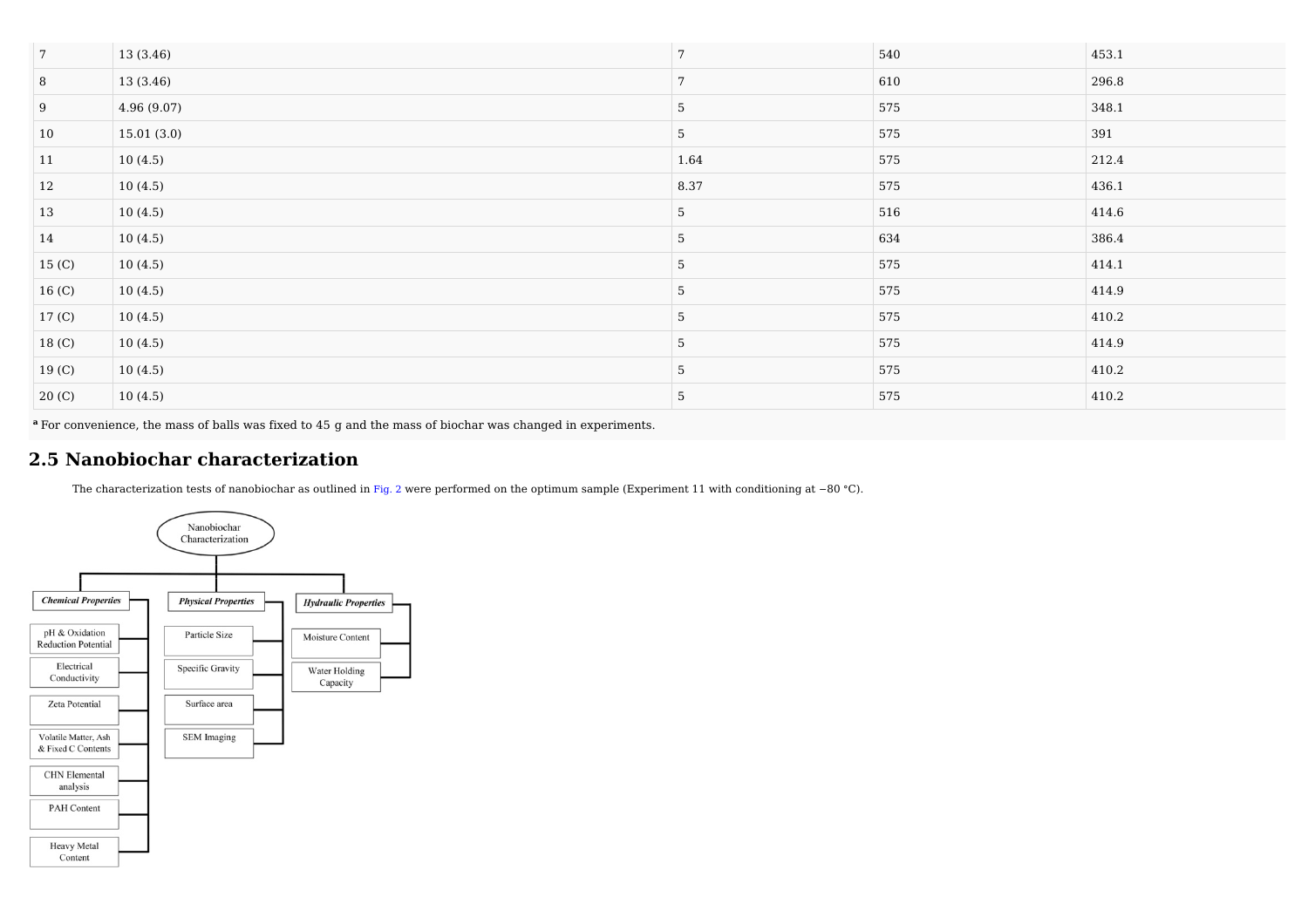**Fig. 2** Characterization tests carried out for nano-biochars.

alt-text: Fig. 2

#### **2.5.1 Particle size distribution**

Particle size distribution and average particle size of the ground samples were analyzed by laser beam scattering technique using a Zetasizer Nano S90 apparatus (Malvern Instruments, UK). Sample preparation was performed u In the first method, 1 mg of samples was dispersed in 200 mL of distilled water containing 1% ethanol using magnetic stirrer for 60 min. In the second method, 1 mg of samples were dispersed in 200 mL of distilled water con Tween 80, using Vibra-Cell VCX-130 Ultrasonic Processor (Sonics & Materials, USA) for 60 min. The samples were kept cold by an external ice bath during the sonication.

### **2.5.2 Water holding capacity (WHC)**

Prior to measuring WHC for optimized sample, it was dried in an oven overnight at  $60 \pm 1$  °C to remove absorbed water. A known amount of sample was placed in a ceramic Buchner funnel lined with Whatman filter paper. A kn deionized water was poured over the sample slowly and the water was drained after saturation. Considering the relative proportion of water passing through the sample and the moisture absorbed by the filter paper, the WHC w the moisture content of the soaked sample.

#### **2.5.3 Surface area measurements**

The BET specific surface areas were obtained from the N<sub>2</sub> adsorption isotherms recorded at 77 K  $($ (Autsorb-1, Quantachrome Instruments) at the relative pressure range from 0.05 to 1. In this method, the sample was first increasing the temperature to 60  $\pm$  1 °C and applying vacuum. Later, the amount of adsorbed N<sub>2</sub> gas onto the surface of a known amount of sample is measured as a function of relative pressure. Finally, from the obtaine required  $N_2$  gas for covering the external and the accessible internal pore surfaces of the sample with a complete monolayer of  $N_2$  gas was determined using the BET equation.

### **2.5.4 Electron microscopy**

The optimized sample was gold-coated using a sputter coater prior to scanning electron microscopy (SEM). The micrograph was captured using an EVO® 50 (Zeiss, Germany) at 10 kV accelerating voltage. One mg of sample was dis 200 mL distilled water. Five small droplets of the mixture were placed on a thin aluminum foil and dried by heating at 100 ± 1 °C. Finally, the sample was gold coated with the thickness of 15 nm and used for SEM imaging. F microscopy (TEM) imaging, one mg of nanobiochar was dispersed in methanol and a small drop was placed on a copper grid to dry at room temperature. The micrograph was captured on a JEM-1230 (JEOL, Japan) operated at 80 kV.

### **2.5.5 Organic matter, ash, volatile matter, and fixed carbon contents**

The moisture content of the sample was determined gravimetrically according to ASTM D2216 prior to each test. A crucible was weighed and approximately 1 g of sample was placed in it. The crucible was then heated in the ov 2 h and placed in a desiccator for 1 h prior to weighing. Moisture was determined as a loss in weight of the sample before and after oven drying.

Organic matter content was quantified according to ASTM D 2947 by measuring loss on ignition (LOI) at 440 ± 1 °C in presence of oxygen for 16 h. According to ASTM D 1762-84 volatile matter of air-dried biochar samples was keeping them at 950  $\pm$  1 °C for 8 h and similarly, the ash content was measured by keeping the samples at 750  $\pm$  1 °C. The fixed carbon content was determined by subtraction of organic matter from the initial weight o

## **2.5.6 pH, oxidation-reduction potential (ORP) and electrical conductivity (EC)**

One q of biochar sample was mixed with 10 mL of 0.01 M CaCl<sub>2</sub> aqueous solution for 3 h. Then pH, ORP (Fisher Scientific brand, accumet AR25) and EC (S230 Seven Compact™ conductivity) were measured according to ASTM D4972 were carried out in triplicate and the average results are reported. Prior to each measurement, the probes were calibrated according to the instructions provided by the manufacturer and were rinsed with distilled water bef probes were placed in the sample and readings were taken when the meter equilibrated.

### **2.5.7 Zeta potential measurements (ZP)**

Zeta potential was determined in duplicate using a Zetasizer Nano S90 apparatus (MALVERN Instruments). One mg of biochar was dispersed in 50 mL deionized water with a magnetic stirrer for 60 min. A small amount of the mixt transferred to the sample well in the ZP measurement System. For computing ZP, the velocity at which particles move toward a positive electrode is measured. The measurement was taken 15-16 times for each trial and then the samples was reported for nanobiochar.

### **2.5.8 CHN elemental analysis**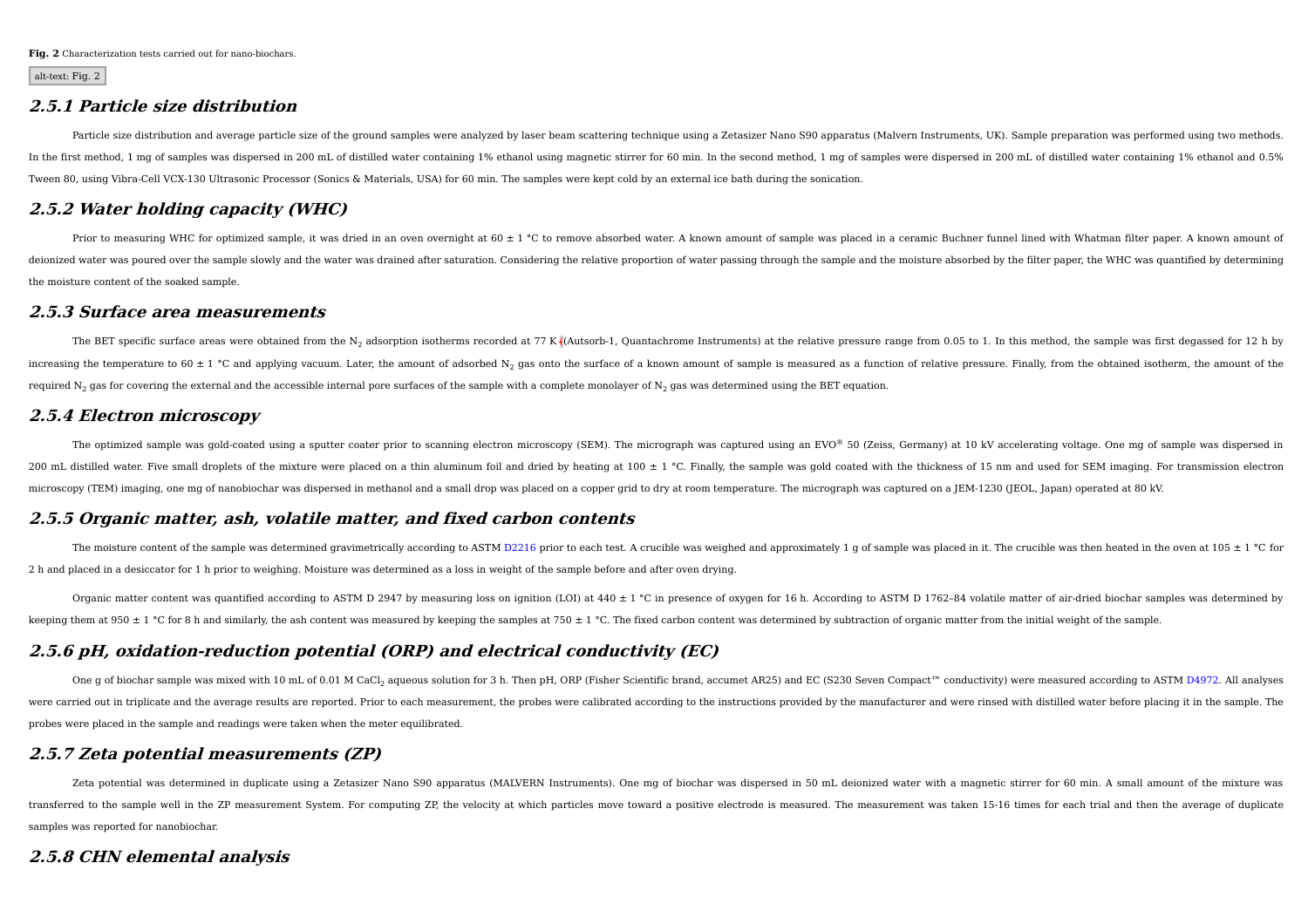To determine the elemental concentration of Carbon. Hydrogen, and Nitrogen, the samples was first dried at 60 ± 1 °C for 8 h and placed into a glass yial. Two sub-samples (2.0-3.0 mg each) were analyzed using a Leco-932 CH CHN mode. In CHN mode, samples are combusted in the presence of pure O<sub>2</sub> and the combustion gases are measured to determine initial elemental concentrations of C, H and N. The average results of each duplicate sample were

### **2.5.9 Polycyclic aromatic hydrocarbons (PAHs) analysis**

PAH analysis was performed by gas chromatography coupled with mass spectroscopy (GC-MS) (Perkin Elmer, model Clarus 500, with column type DB-5, 30 mm × 0.25 nm × 0.25 mm is coording to the CEAEO method. Samples were extrac the ultrasonic technique in methylene chloride over a period of 30 min, followed by purification with silica (Reynier et al., 2013).

### **2.5.10 Trace metal analysis**

Trace metal analysis of the sample was performed by atomic emission spectrometry -inductively coupled plasma (ICP-AES). The employed device was a Vista AX Model CCO Simultaneous ICP-AES (Varian, USA). Most of the metals (A Cd, Cr, Cu, Fe, K, Mg, Mn, Mo, Na, Ni, Pb, Se, Sn and Zn) were analyzed simultaneously after complete sample mineralization<del>-according to the method detailed in 3030I (APHA, 1999)</del>. In brief, one g of sample was placed in 105 ± 1 °C. Later, 4 mL of nitric acid 50% (v/v) and 10 mL of hydrochloric acid 20% (V/V) were added and the beaker was covered with a watch glass and refluxed for 30 min without stirring. Afterward, the sample was allowed sample was filtered in a 100-mL volumetric flask and the mixture volume was increased to 100 mL with deionized water.

### **2.5.11 Fourier transform infrared (FT-IR) spectroscopy**

FT-IR spectra were recorded using a Nicole IS50 FT-IR Spectrometer (Thermo Scientific, USA) through attenuated total reflectance (ATR) using 4 cm<sup>-1</sup> resolution and 32 scans per spectrum in the range of 400-4000 cm<sup>-1</sup>. Fo enough sample was placed on the diamond crystal and the gripper plate was placed on the sample to ensure that consistent contact was achieved between the crystal and the sample. The measurement was taken 16 times for each was plotted.

### **2.5.12 Cation exchange capacity (CEC)**

CEC describes the holding capacity of the sample for positively-charged elements (cations). The CEC is calculated from the levels of potassium, magnesium, calcium and sodium which were measured using ICP analysis (Ross, 19

### **2.5.13 Specific gravity**

The specific gravity of the optimized sample was measured according to ASTM D 854. An empty clean and dry pycnometer were weighed (W<sub>p</sub>) and 10 g of dry sample was placed in the pycnometer and weighed again (W<sub>ps</sub>). Disti added to fill about half to three-fourth of the pycnometer and the sample was soaked for 10 min. Later, the pycnometer was filled with distilled water and the contents were weighed (W<sub>B</sub>). An empty, clean and dry pycnomet and weighed  $(W_A)$ . Finally, the specific gravity of the solid sample was calculated using the following equation:

Specific Gravity, 
$$
G = \frac{W_0}{W_0 + (W_A - W_B)}
$$
 (1)

where:

 $W_0$  = weight of sample (g) =  $W_{\text{pc}}-W_{\text{p}}$ 

 $W_A$  = weight of pycnometer filled with water

 $W_{\text{p}}$  = weight of pycnometer filled with water and sample

### **2.5.14 X-ray diffraction (XRD)**

Powder X-ray diffraction patterns of ground biochar with and without precooling (at -80 °C) were collected using a D5000 diffractometer (Siemens, Germany). The diffractometer was operated at 40 kV and 40 mA using Cu Kα rad Diffractograms were in the range of 4°–70° (2θ scale) at a step size of 0.02° and a counting time of 1.2 s per step.

# **2.6 Statistical analyses**

The design of experiments and statistical analysis were performed using STATISTICA, STAT SOFT trial version 10 (StatSoft Inc.., USA). Analysis of variance (ANOVA) was used to test the significance of the difference between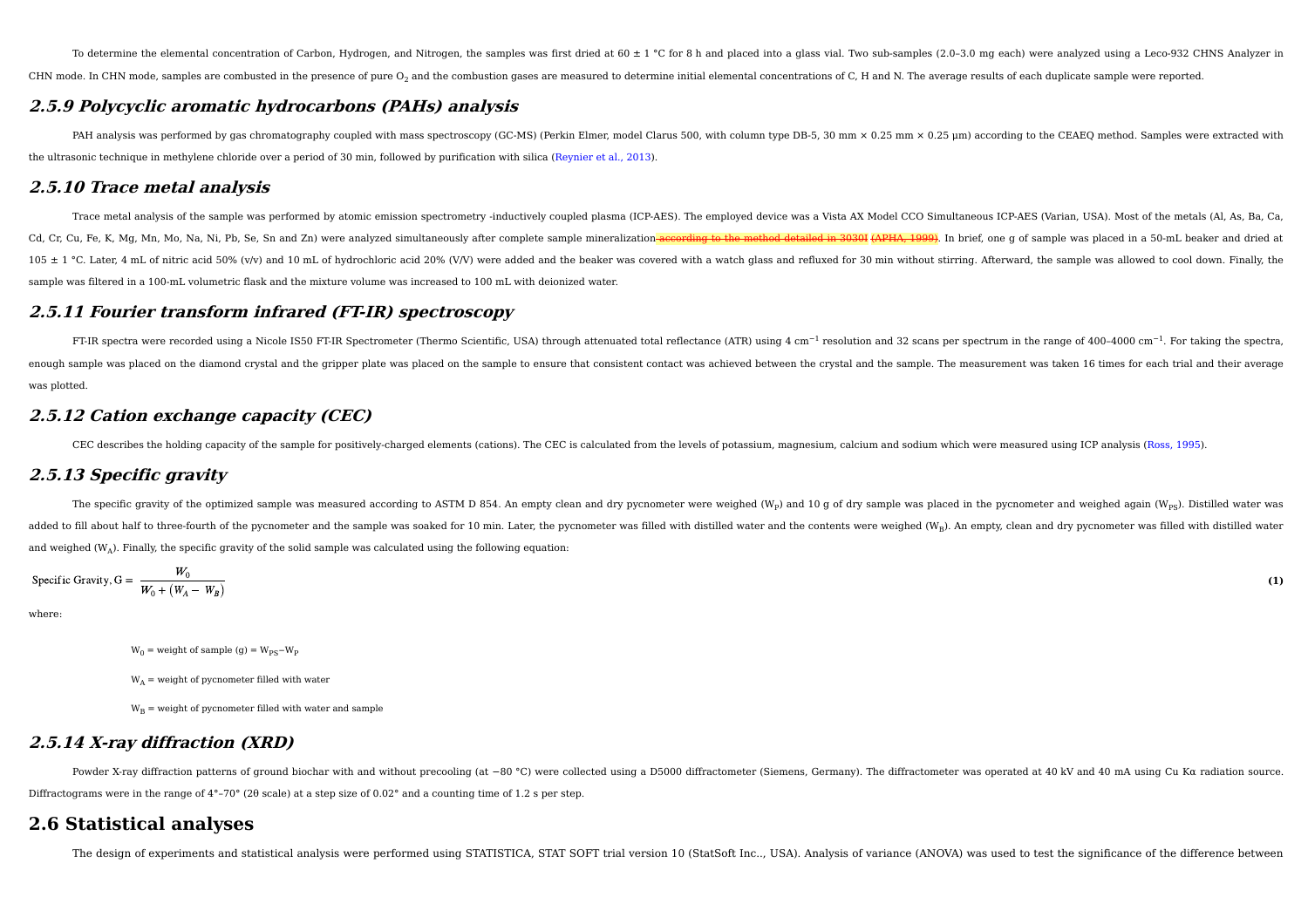average sizes of biochar samples. The difference was considered significant at p < 0.05 (significance level or α was fixed to 0.05).

### **2.7 Adsorption study**

Adsorption study of carbamazepine on produced nanobiochar was performed to evaluate the performance of nanobiochar in one of the promising applications i.e. removal of micropollutants from water and wastewater. For this test, 5 mg of nanobiochar was added to flasks containing 100 mL of 5 ppb carbamazepine in Milli-O water. During 24 h, samples were taken at different intervals and after centrifugation at 11,000 x q for 20 min, the concen carbamazepine in supernatants were quantified using LDTD-MS-MS (Laser Diode Thermal Desorption-Mass Spectroscopy) method. The details of the method were explained elsewhere (Mohapatra et al., 2012). For comparison, the sam procedure was performed for raw biochar and commercial activated carbon.

# **3 Results and discussion**

### **3.1 Particle size distributions**

RSM was used along with a central composite design to model ball milling. Statistical analysis was done by ANOVA with the regression models are given below in Eq. (2).

$$
Y = \beta_0 + \sum_{i=1} \beta_i X_i + \sum \beta_{ii} X_i^2 + \sum_{i=1} \sum_{j=i+1} \beta_{ij} X_i X_j
$$
 (2)

where: Y, β<sub>0</sub>, X<sub>i</sub> (or X<sub>j</sub>). β<sub>i</sub>, β<sub>ii</sub>, and β<sub>ij</sub> are the predicted responses of the dependent variable, second-order reaction constant, independent variables, linear regression coefficient, the quadratic regression regression coefficient of interactions between two independent variables.

In order to evaluate the effect of different ball milling parameters on the average size of biochar samples, the volume mean size was selected as the input parameter for data analysis. The average of the three samples corresponding to each experiment are listed in Table 2. The volume means size values indicated that planetary ball mill can be used for the production of fine powders of biochar and at different ball milling conditions thi between 212.4 nm and 453.1 nm for biochar with an initial size of around 3 mm. The biggest particles were obtained in experiment 7 (7 h, 540 rpm, and 13 g), while the finest particles were observed in experiment 11 (1.6 h, and 10 g).

The effects of the independent variables (time, rotational speed and weight of powder) were analyzed according to the polynomial model. The standardized effects of these variables are illustrated in Fig. 3. Accordingly, th and rotational speed have a significant influence on volume mean size. The linear effect estimate of time was positive  $(P = 0.004887)$  and its quadratic effect estimate was negative  $(P = 0.008973)$ . Also, the effect estimat between time and rotational speed was significant and negative (P = 0.012327). It seems logic to have an interaction between these two parameters because increasing the rotational speed results in increasing the collision frequency and finally decrease the required time for grinding. The weight of powder did not significantly affect the model since corresponding linear and quadratic effect estimate coefficients showed p values higher than t probability acceptance (0.05). The statistical analysis of the regression coefficients showed an acceptable value ( $R^2 = 0.78259$ ) which meant that more than 78% of the variability can be explained by the developed model. general model presented in Eq. (2) can be simplified considering only the significant effects ( $P < 0.05$ ) and their regression coefficients and interactions into Eq. (3):

**(3)**

Volume mean =  $-3398.71 + 423.46$  Time  $-8.25$  Time<sup>2</sup>  $-0.60$  Time  $\times$  RPM



**Fig. 3** Pareto chart of standardized effects; variable: volume mean size (nm).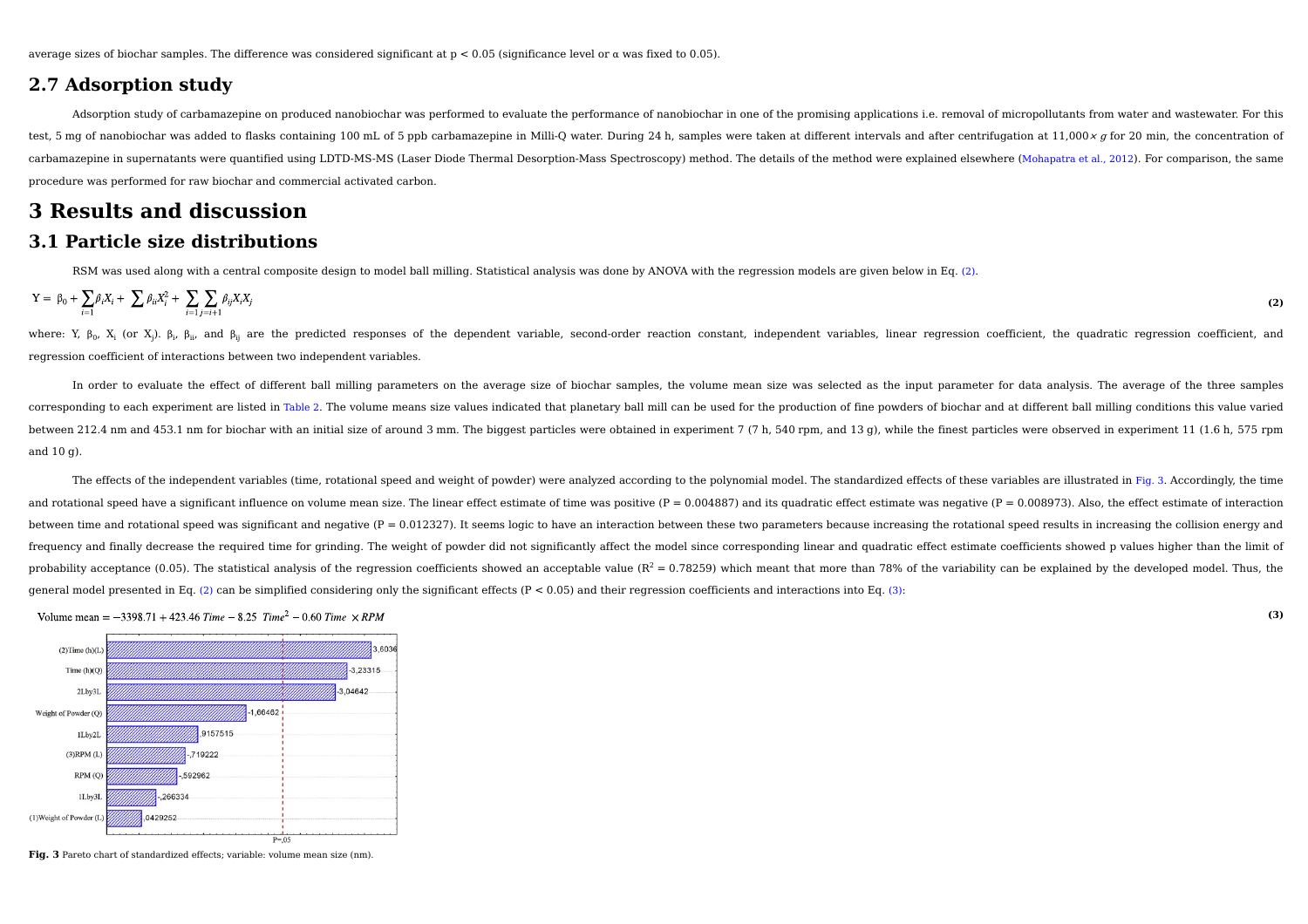#### alt-text: Fig. 3

The two-dimensional response surfaces are plotted in Fig. 4 (a) and (b) based on the regression model given in Eq. (3). In Fig. 4 (a), a fitted response profile based on time is illustrated against rotational speed. Compar results of experiment 11 (1.6 h, 575 rpm and 10 q) and experiment 12 (8.4 h, 575 rpm and 10 q) in Table 2, at constant powder weight of 10 q and rotational speed of 575 rpm, the particles size increased from 212 nm to 436 time increased from 1.6 h to 8.33 h. This trend was confirmed statistically in Fig. 4 (a) indicating that shorter grinding time led to a finer particle which could be due to the agglomeration in experiments in longer grind Generally, the crystalline structure of materials undergoes considerable changes, such as amorphization due to high energy input in ball milling (Dequchi et al., 2006). Amorphization arises from defects accumulation in mil which results in a highly defective crystalline phase. This phase is not physically stable and transforms into amorphous phase spontaneously. Increasing the amount of amorphous contents is reported to increase the surface which is the main reason for agglomeration. Therefore, agglomeration of particles with increasing milling cycles can be attributed to increasing surface energy of particles during milling (Shah et al., 2015). On the other to Fig. 4 (b) and comparing the results of 9 (5 h, 575 rpm, and 4.95 g) and 10 (5 h, 575 rpm and 15.1 g), it was observed that varying powder weight, had insignificant effect on particle size at shorter milling times. As a illustrated the possible important parameters responsible for the size of ball milling products. These parameters were investigated separately (not all of them together) in the literature. However, in this research, three we were able to vary simultaneously, were selected. From these three parameters, time and speed were found to be very important, but the ball/powder ratio showed lower variation in size compared to others. However, the sel range was still appropriate to obtain sub-micron particles as there are reports in the literature which indicated the importance of selecting an appropriate range for ball/powder ratio. For example, Munkhbayar et al. repor increasing the rotational speed from 200 rpm to 500 rpm in dry grinding shortened the lengths of the multi-walled carbon nanotubes. In the range of 300-400 rpm, the plastic deformation originated from the impact of the mil that broke the particles and formed rough surfaces. However, at 500 rpm, dense agglomerates were observed in multi-walled carbon nanotubes that were attributed due to the high energy grinding process. (Munkhbayar et al., 2 another study, Munkhbayar et al. synthesized silica nanoparticles from the remaining ash of rice husk by using high energy planetary ball mill at room temperature. The average particle size of the silica powders was around which decreased, as milling time or rotational speed increased. However, they reported that increasing the particle sizes by milling at higher speeds (500 rpm) which indicated the start point of agglomeration (Salayati-Nia 2013).



**Fig. 4** Effect of: (a) time of grinding and rotational speed and, (b) weight of powder and time, on the volume mean (nm) of nanobiochar. alt-text: Fig. 4

To confirm the possibility of agglomeration, samples were prepared prior to size measurement via two methods (with and without sonication). According to Fig. 5, the smaller particles obtained after sonication led to the agglomeration of biochar nanoparticles after grinding. The applied energy by ultrasonic apparatus caused the nanoparticles to separate from each other. However, repeating measurements in a short while (Data not shown) indi that nanoparticles tend to agglomerate gradually again after sonication. This behavior was also reported for other nanomaterials. For example, Hong et al. investigated the thermal conductivity of Fe nanofluids and found th thermal conductivity was reduced after stopping sonication which was due to agglomeration of nanoparticles. In another study, Mandzy et al. used ultrasonication to prepare stable dispersions of titania nanopowders. They ob that after sonication was stopped, nanoparticles reagglomerated back to 3-4 µm range (Hong et al., 2006; Mandzy et al., 2005). To the best of authors' knowledge, there is no reported study so far on the carbon nanoparticle aggregation.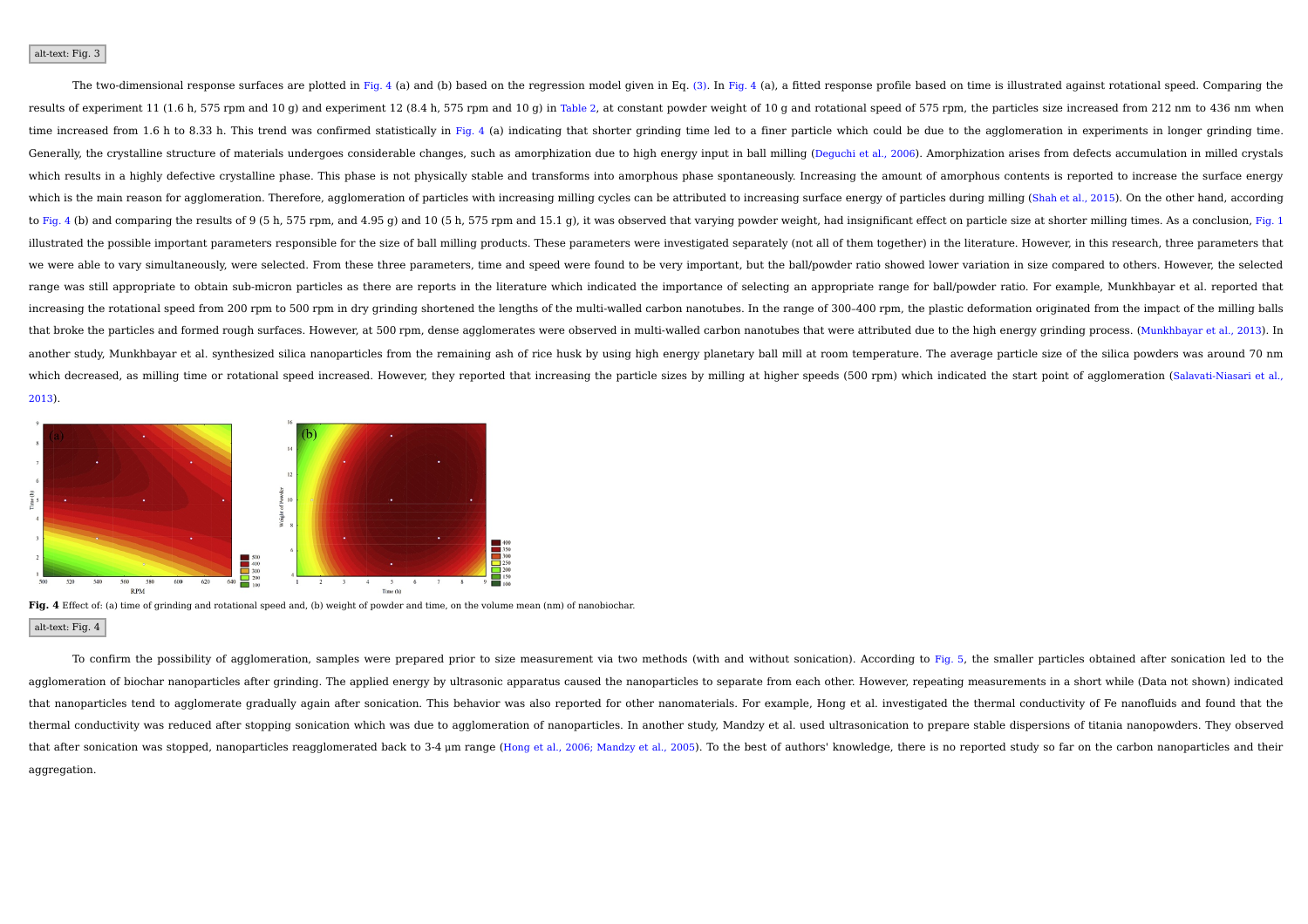

**Fig. 5** Volume mean diameter (nm) after grinding (black bars) and after grinding with sonication (gray bars).

alt-text: Fig. 5

According to Shah et al., the surface energy of particles milled at cryogenic temperatures is lower than that of room temperature milling due to the inhibitory effect of low temperature on the formation of amorphous region (Shah et al., 2015). In other words, amorphous regions have more surface energy and caused nanoparticles to agglomerate after milling.

Therefore, to assess the possibility of avoiding agglomeration, two experiments were performed at same conditions as an optimum sample (experiment 11, 1.6 h, 575 rpm and 10 g) except that biochar samples were kept at -20 °C and -80 °C for 24 h prior to milling. The conditions of experiment 11 were close to those of optimum sample offered by the software. Therefore, the subsequent experiments were performed on experiment 11. As observed the XRD patterns of biochar sample ground with and without preconditioning (at -80 °C) in Fig. 6, both samples have turbostratic structure (Taheran et al., 2016). According to the analysis of diffractograms, the ratio of characteristic peaks of graphitic crystallites (2 $\theta$  = 6.4 $\degree$  and 2 $\theta$  = 26.5 $\degree$ ) to the total area of peaks for preconditioned sample was 64% higher than that of the sample without preconditioning. This indicated tha maintained its crystallinity when compared to the sample without preconditioning.



Fig. 6 XRD patterns of ground biochar with and without preconditioning (pattern for preconditioned sample is shifted by +200 counts for better discrimination).

alt-text: Fig. 6

The size measurements were performed without sonication step and the results were listed in Table 3. According to this table the particle size of samples, kept at −20 °C and −80 °C prior to milling process, were 102.5 and 60.1 nm. In Fig. 7, the volume-based particle size distribution for the sample obtained in experiment 11 (1.6 h, 575 rpm, and 10 g) (preconditioned at -80 °C) is illustrated. According to this histogram, almost all of the the range of 30–80 nm.

#### **Table 3** Grinding with different condition.

alt-text: Table 3

| Level | Volume mean (nm) | Condition                  |
|-------|------------------|----------------------------|
| 11    | 212.4            | Grinding                   |
| 11    | 102.5            | $\vert$ - 20 °C + Grinding |
|       |                  |                            |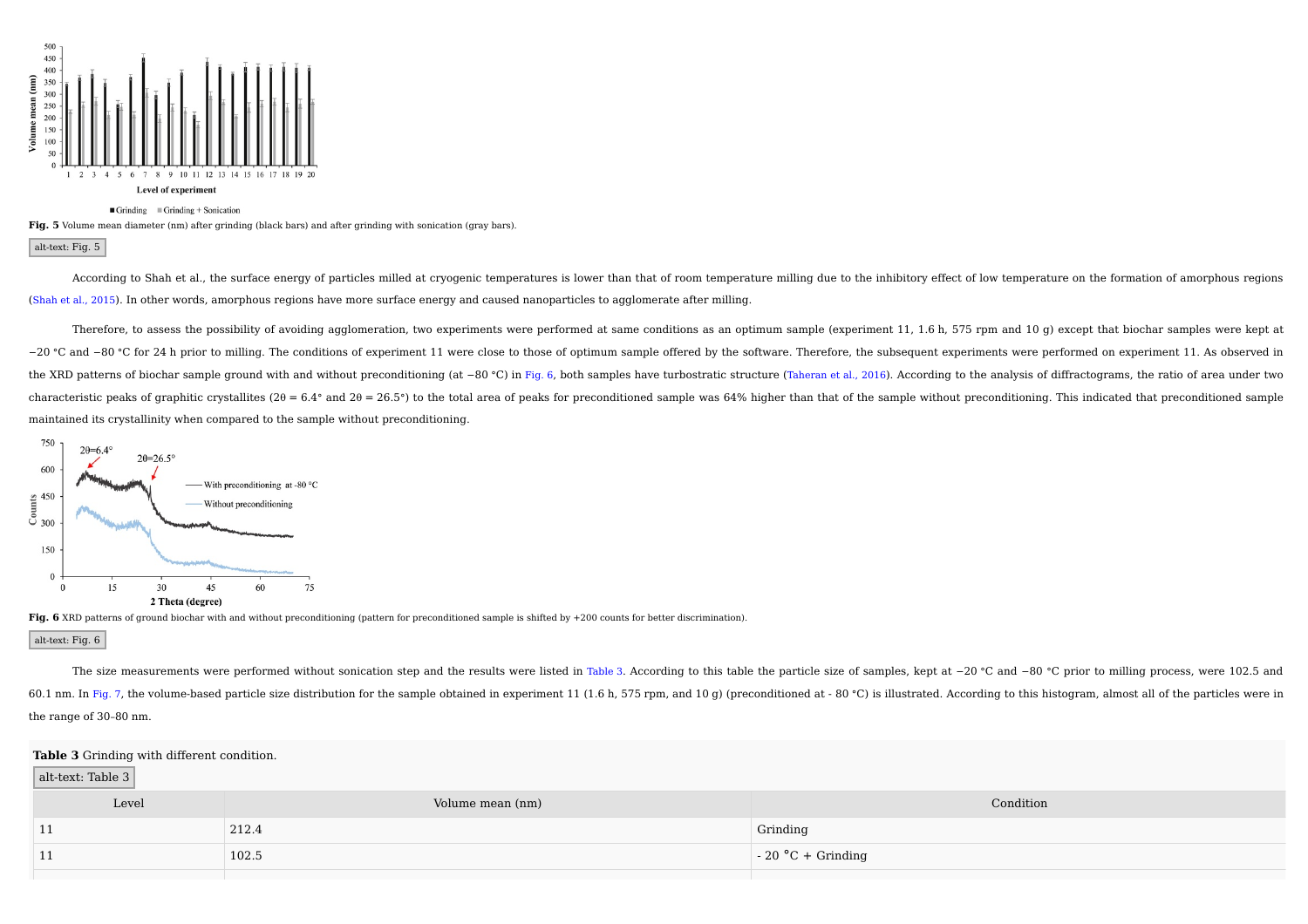

alt-text: Fig. 7

It indicates that cryogenic conditioning of samples followed by ball milling process is an efficient method for production of nanosized biochar. Due to increasing stringent laws for environmental protection, a combination cryogenic treatment and ball milling can evolve into a green and robust method for production of different nanoparticles in a top-down approach. However, more investigation is needed to obtain knowledge for tuning and standardization of the whole process.

# **3.2 Physical and hydraulic properties**

Water-holding capacity was determined for nanobiochar and shown along with the initial moisture content and specific gravity of the sample in Table 4. Most of the characteristics of produced nanoparticle are within the ran reported in the literature (Ghani et al., 2013; Yargicoglu et al., 2015). However, several parameters such as water holding capacity were superior to the reported range which is important for agricultural applications.

#### **Table 4** Chemical, Physical and hydraulic properties for biochars.

#### alt-text: Table 4

| Property                                        | Nanobiochar (This study) | Data from Literature (Ghani et al., 2013; Yargicoglu et al., 2015) |
|-------------------------------------------------|--------------------------|--------------------------------------------------------------------|
| Specific gravity                                | $0.40 \pm 0.02$          | $0.59$ to $1.65$                                                   |
| Moisture content (%)                            | $2.11 \pm 0.07$          | 1.98 to 66.2                                                       |
| WHC <sup>a</sup> (g H <sub>2</sub> O/g biochar) | $9.75 \pm 0.45$          | $0.005$ to $6.64$                                                  |
| LOI <sup>b</sup> organic matter content (%)     | $96.9 \pm 3.4$           | 32.3 to 97.5                                                       |
| Volatile matter content (%)                     | $96.9 \pm 4.2$           | 28.0 to 74.1                                                       |
| Ash content (%)                                 | $2.0 \pm 0.1$            | 1.5 to 65.7                                                        |
| Fixed C content (%)                             | $1.06 \pm 0.07$          | $0$ to $40.3$                                                      |
| pH                                              | $6.61 \pm 0.35$          | 6.24 to 8.86                                                       |
| $ORPc$ (mV)                                     | $132 \pm 4$              | $-120.8$ to 74.2                                                   |
| $ECd$ ( $\mu$ scm <sup>-1</sup> )               | $1737 \pm 28$            | 7 to 4150                                                          |
| Zeta potential (mV)                             | $-31.3 \pm 2.6$          | $-31.0$ to $-15.4$                                                 |
| $\sum$ PAHs <sup>e</sup> (mg kg <sup>-1</sup> ) | $26.837 \pm 3.291$       | $0.68$ to $83$                                                     |
| $CECf$ meq/100                                  | $14.8 \pm 1.2$           | $15 - 25$                                                          |
| Elemental analysis:                             |                          |                                                                    |
| C $(% )$                                        | $83.1 \pm 2.5$           | 23.5 to 78.1                                                       |
|                                                 |                          |                                                                    |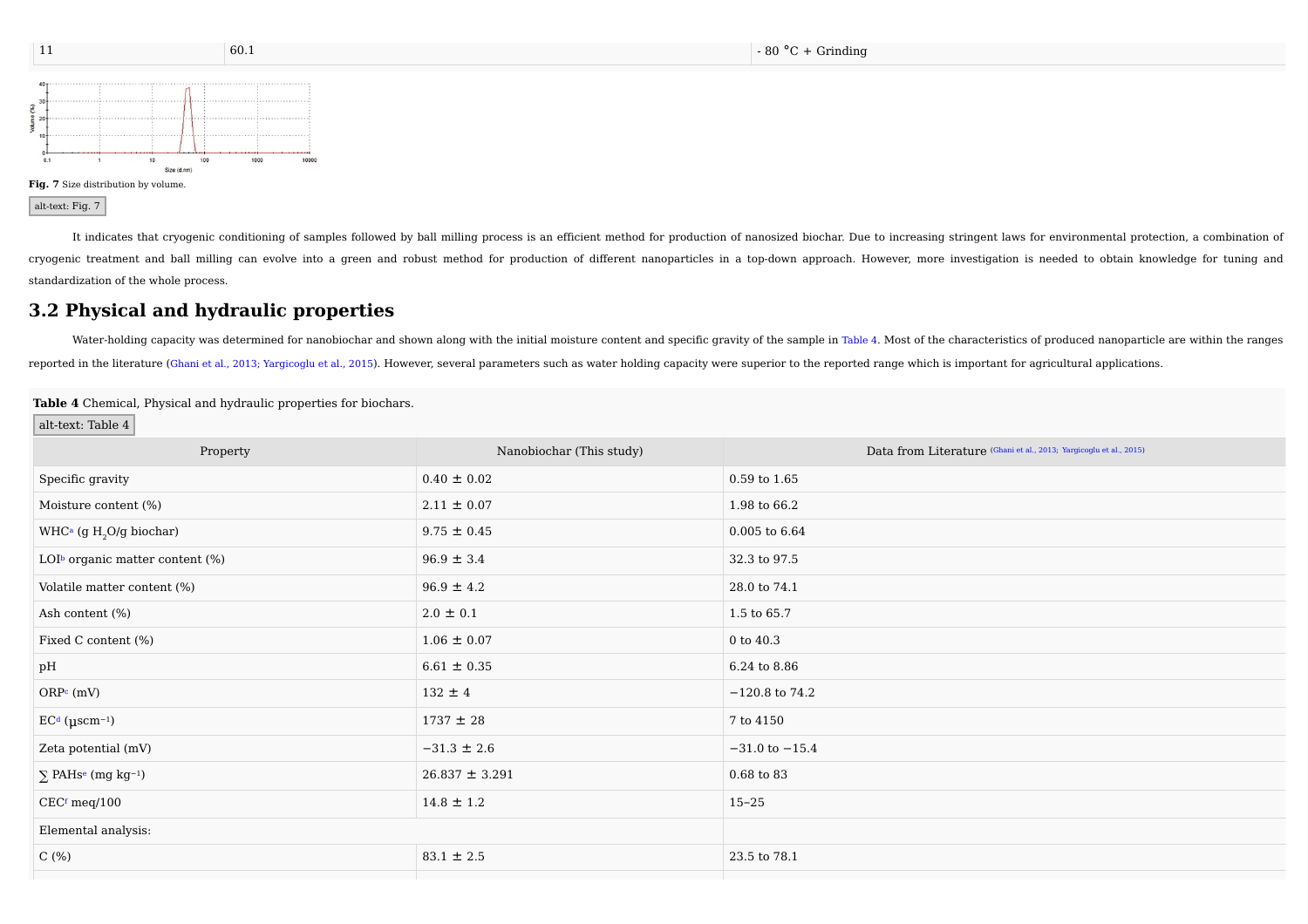| H (%)               | $3.5 \pm 0.11$ | $0.4$ to $3.8$   |
|---------------------|----------------|------------------|
| N(%                 | $\sim$         | $0.01$ to $0.4$  |
| H:C (Molar ratio)   | 0.5            | $0.12$ to $0.63$ |
| $C:N$ (Molar ratio) | >96.9          | 143.4 to 5513.9  |

**<sup>a</sup>** Water holding capacity.

**<sup>b</sup>** Loss on ignition.

**<sup>c</sup>** Oxidation-reduction potential.

**<sup>d</sup>** Electrical conductivity.

**<sup>e</sup>** Polycyclic aromatic hydrocarbons.

**<sup>f</sup>** Cation Exchange Capacity.

## **3.3 Surface area**

A detailed BET analysis consisting of the specific surface area, average pore size and pore volume is summarized in Table 5. According to these results, the milled biochar particles showed higher surface area and pore volu compared to raw biochar. The adsorption isotherms plotting cumulative pore volume versus pore diameter and cumulative surface area versus pore diameter for raw biochar and nanobiochar are shown in Figs. 8 and 9.

#### **Table 5** Comparison of BET analysis of pinewood biochars.

#### alt-text: Table 5

| Sample       | BET surface area $(m^2/g)$ | Pore volume $\text{(cm}^3\text{/g)}$ | Average pore size (nm) |
|--------------|----------------------------|--------------------------------------|------------------------|
| Raw biochar  | 3.12                       | 0.0045                               | 3.2                    |
| Nano biochar | 47.25                      | 0.0335                               | 1.0                    |



Fig. 8 Cumulative pore volume vs. Pore diameter for raw biochar (blue line) and nanobiochar (red line). (For interpretation of the references to colour in this figure legend, the reader is referred to the web version of th

alt-text: Fig. 8



Fig. 9 Cumulative surface area vs. Pore diameter for raw biochar (blue line) and nanobiochar (red line). (For interpretation of the references to colour in this figure legend, the reader is referred to the web version of t

alt-text: Fig. 9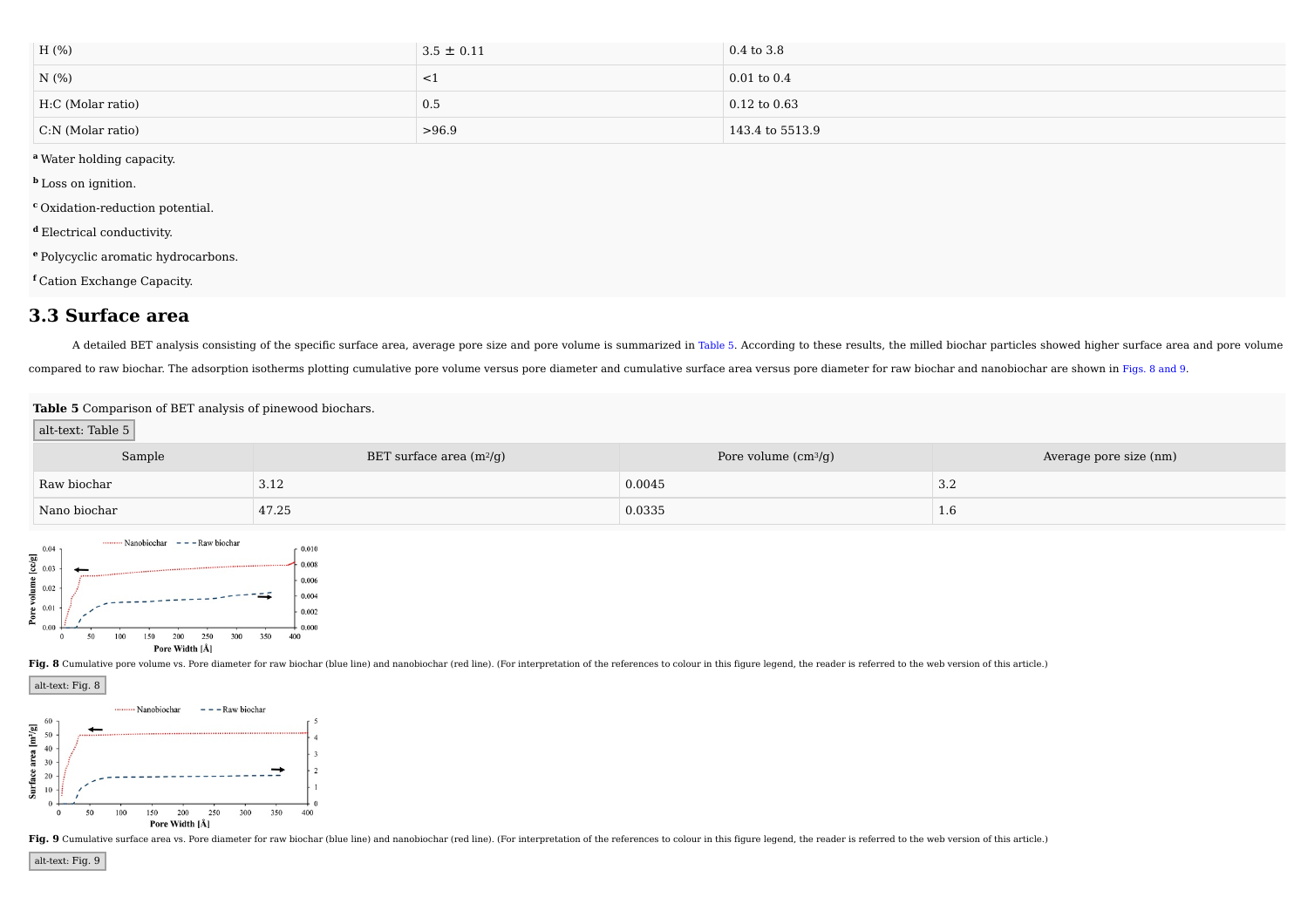Higher surface area of nanobiochar was contributed by its micropores area (pore with a diameter of less than 2 nm) and it has a significant effect on water adsorption capacity (Ghani et al., 2013). Also, a higher surface a biochar was shown to improve the sorption affinity for a variety of organic materials including phenolic compounds, polyaromatic hydrocarbons, pesticides, herbicides and humic acids (Kasozi et al., 2010). Furthermore, micr and high specific surface area of biochar are suggested to play a role in the inhibition of mineralization of the soil organic matter. The suggested mechanism is the diffusion and sorption of organic matters into the micro they are protected against mineralization (Ameloot et al., 2013).

The raw biochar had fewer pores in the full test range of 0-400 Å pore size and therefore, it showed a lower cumulative pore volume. Nanobiochar possessed uniform pores with relatively small sizes below 35 Å and the averag pore size was 16.3 Å. In contrast, raw biochar showed pores with sizes up to 85 Å and the average pore size of 31.6 Å. It indicated that the milling process removed large pores that existed in the original biochar. It is n small number of random macropores also existed in both samples. Hence, cumulative pore volume was used in Fig. 8 to facilitate the comparison of pore distribution over the pore size range.

The N<sub>2</sub> adsorption isotherms (Fig. 10) indicated that raw biochar had significantly lower N<sub>2</sub> adsorption capacity than nanobiochar so that at 0.99 P/P<sub>a</sub> the total pore volume of raw biochar was 0.0062 mL/g while for na it was 0.0385 mL/g.





alt-text: Fig. 10

## **3.4 Electron microscopy analysis**

SEM and TEM micrographs of produced nanobiochar at 10 KX and 40 KX magnifications are depicted in Fig. 11. These micrographs indicated that biochar nanoparticles are polygonal in shape and most of them were less than 100 nm in size though there were few agglomerates with several hundred nanometers in size (Not shown in the figure). Similarly, Gnaneshwar and Sabarikirishwaran reported the irregular morphologies of sub-micron carbon part obtained from crushing of burnt coconut shell in a mortar (Gnaneshwar and Sabarikirishwaran, 2015).



**Fig. 11** a: SEM and b: TEM micrographs of nanobiochar at 10 KX and 40 KX magnification, respectively.

alt-text: Fig. 11

### **3.5 Organic matter, volatile matter, ash and fixed carbon content**

Percentages of volatile matter, ash, fixed carbon and organic carbon of nanobiochar are given in Table 4. As shown in Table 4 the amount of volatile matter is higher than reported range in literature. Consequently, ash con low which is an advantage because it causes lower pollution to the environment (Ghani et al., 2013).

# **3.6 pH, ORP, EC and zeta potential**

Table 4 presents pH, ORP, EC, and zeta potential values of produced nanobiochar. EC and pH are dependent on the utilized feedstock and also the carbonization temperature. Bagreev et al. showed that for biochars produced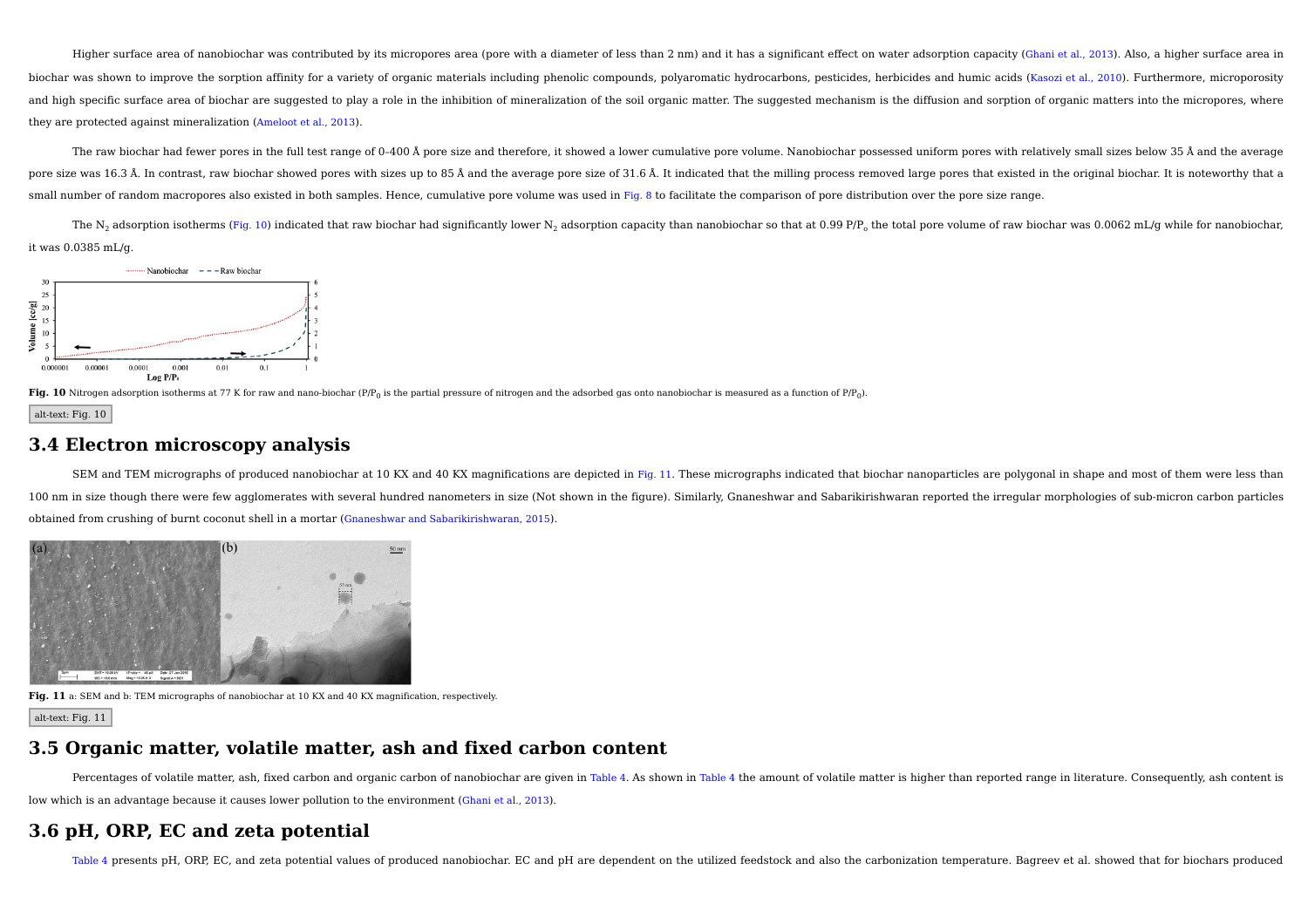between 400 °C and 600 °C, the pH and EC increased with increasing production temperature (Bagreey et al., 2001). Typical feedstock, such as coal, wood and coconut shells produce more acidic carbons, however, biochars obta from plant or animal waste generally possess higher pH which reflect the presence of salts of base metals (Mullen et al., 2010). The higher pH biochars have been proved to provide a positive liming effect on acidic soils a base cations to the soil (Fryda and Visser, 2015; Mullen et al., 2010). The positive ORP value of the nanobiochar indicated that it tended to gain electron and act as an oxidizing agent. The zeta potential reflects the sur particles and the higher magnitude of this parameter is in favor of preventing agglomeration. The zeta potential of nanobiochar was  $-31.3 \pm 2.6$  mV which falls on the border of instability (10-30 mV) and moderate stabili (Dixit, 2011).

## **3.7 Elemental composition**

The elemental composition of nanobiochars was evaluated through measuring C, N and H in the sample and the weight percentages of C, H and N are given in Table 4. Also, the molar ratios of C:N and H:C are presented in this table as they represented the extent of biomass carbonization. Biochars with lower H:C ratios and higher C:N underwent higher thermal alteration as a result of greater outgassing of H and N comparing to C.

## **3.8 PAH and metal content**

The total content of PAHs was 26.837 mg kg<sup>-1</sup> in nanobiochar. Naphthalene, a highly volatile and low-weight PAH, accounted for the majority (around 68%) of detected PAHs in the nanobiochar with a concentration of 18.204 mg kg<sup>-1</sup> of the sample. It was consistent with the results obtained in previous studies, in which naphthalene was the dominant PAH in wood-based chars, especially with shorter times of pyrolysis (Hale et al., 2012; 2012). The total concentration of metals in nanobiochar was measured to be 5.92 g kg<sup>-1</sup> among which 89% was for non-toxic and 11% was for toxic metals. Fig. 12 depicted the concentrations of toxic and non-toxic metals, a showed the PAH concentrations for nanobiochars. Generally, the least amounts of PAH and metals are desirable because of their leaching potential into the environment.



**Fig. 12** Toxic (black bars) and non-toxic (gray bars) metal concentrations of nanobiochar in mg kg−1.



Note: Content of Naphthalene consists of Naphthalene, 2- Methyl Naphthalene, 1- Methyl Naphthalene, 1, 3 Dimethylnaphthalene and 2, 3, 5-Trimethyl Naphthalene.

# **3.9 FTIR analysis**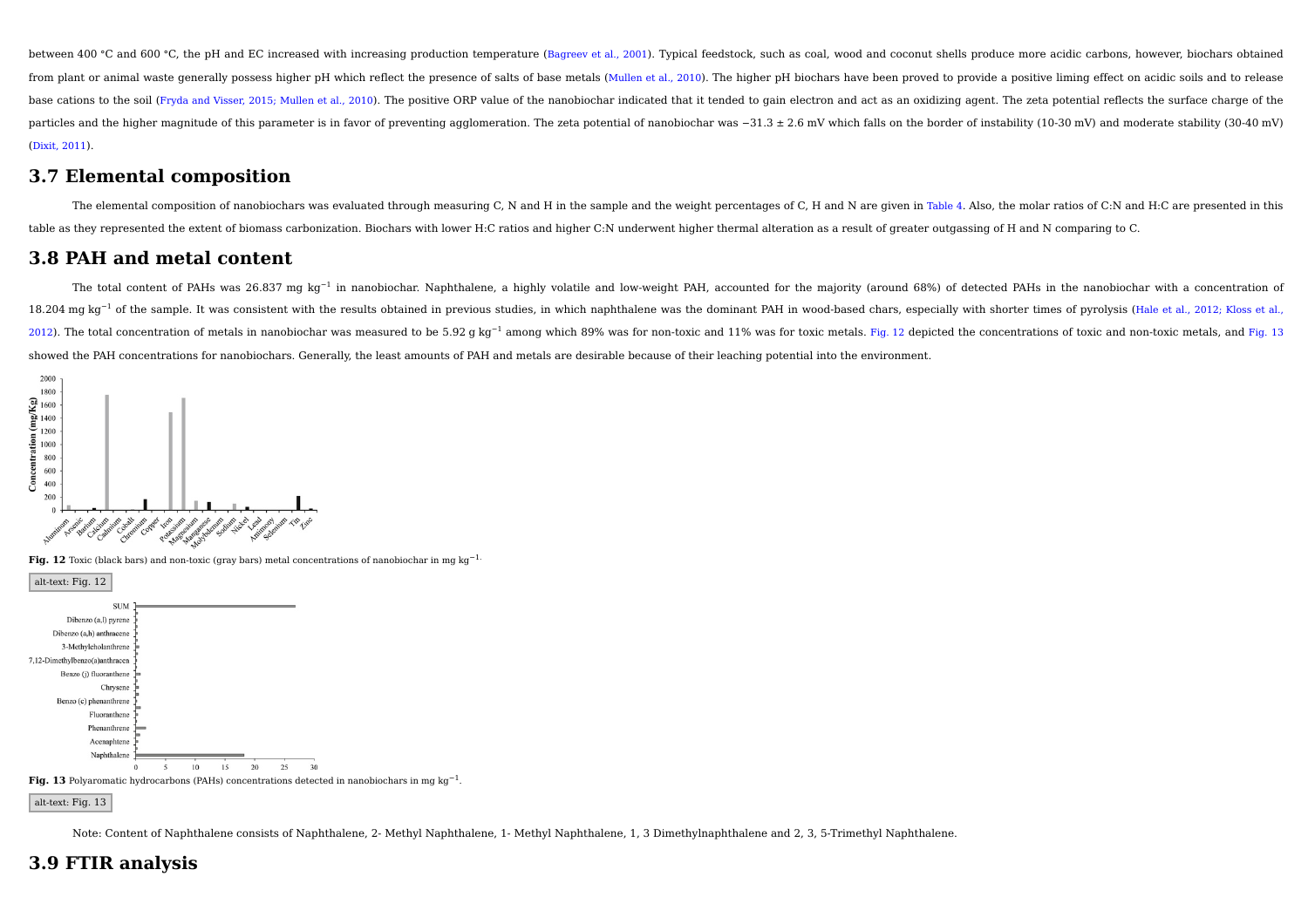FTIR spectra for the raw biochar and also for the nanobiochar samples are shown in Fig. 14. Generally, the FTIR spectra of the two sample were same in pattern and intensity indicating that ball milling did not affect the

chemical structure of biochar. In the two spectra, there were four significant bands at 3324 cm<sup>-1</sup> (alcohol, O

H stretching), 1582 (alkene/aromatic, C

C stretching), 1185 (phenolic, C

O stretching), and 872 (aromatic, C

H out of plane bending) cm<sup>-1</sup>. The presence of phenolic groups in biochar suggests that the alkalinity of biochar was low since phenolic groups enhance the acidity in the biochar (Lopez-Ramon et al., 1999). These results consistent with pH measurements (pH 6.61).





alt-text: Fig. 14

## **3.10 Cation exchange capacity (CEC)**

CEC was calculated to be 14.8 meg/100 g and calcium was the major contributor. Biochar with higher CEC will be able to increase the nutrient holding capacity and exchange properties of soils (Inyang et al., 2010). The CEC produced nanobiochar is almost in the same range reported by other researchers. The CEC value is strongly dependent on type and content of functional groups such as hydroxyl, carboxyl, phenol and carbonyl. However, reducin size of particles down to nano-region can facilitate the exchange of cations by increasing the surface area and also reducing the mass transport resistance (Liang et al., 2006).

## **3.11 Energy consumption calculation**

Energy consumption for production of 10 g nanobiochar was calculated for experiment 11 (1.6 h, 575 rpm) since the best result was obtained for these conditions. The sample was examined for three different scenarios: 1) onl grinding; 2) grinding plus 60 min sonication and; 3) conditioning at −80 °C plus grinding. The power of grinding was calculated by Eq. (4) (Magini et al., 1998).

$$
P_{cal} = \frac{1}{2} P^* m_b w_p^3 R_p^2 n_b
$$
 (4)

where  $P_{\rm cal}$  is the power consumption during milling predicted by the collision model,  $m_b$  and  $n_b$  are the mass and number of balls used in a given experiment,  $w_p$  and  $R_p$  the speed and the radius of the planetary m dimensional coefficient depending on the geometry of mill and on the elasticity of collisions. P\* was obtained from the graph provided by Magini et al. (1998). For the freezer, it was assumed that the whole freezer was fil and the average energy consumption reported by the manufacturer (17 KWh/day) was divided by the mass of biochar (79 kg) to obtain the required energy for reducing the temperature of 1 g biochar from ambient to −80 °C and keeping it at this temperature for 24 h. For sonication system, the nominal power consumption of instrument (provided by the manufacturer) was multiplied by amplitude ratio (30%) and working time (60 min) to obtain the req energy. The details of the assumptions, equations and calculations are explained in supplementary material (S1).

Results from Table 6 showed that production of nanobiochar through cryogenic pre-conditioning not only led to more stable nanoparticles but also saved a considerable amount of energy compared to when using ultrasonic post-treatment.

**Table 6** Energy consumption for different scenarios of biochar nanoparticle production.

alt-text: Table 6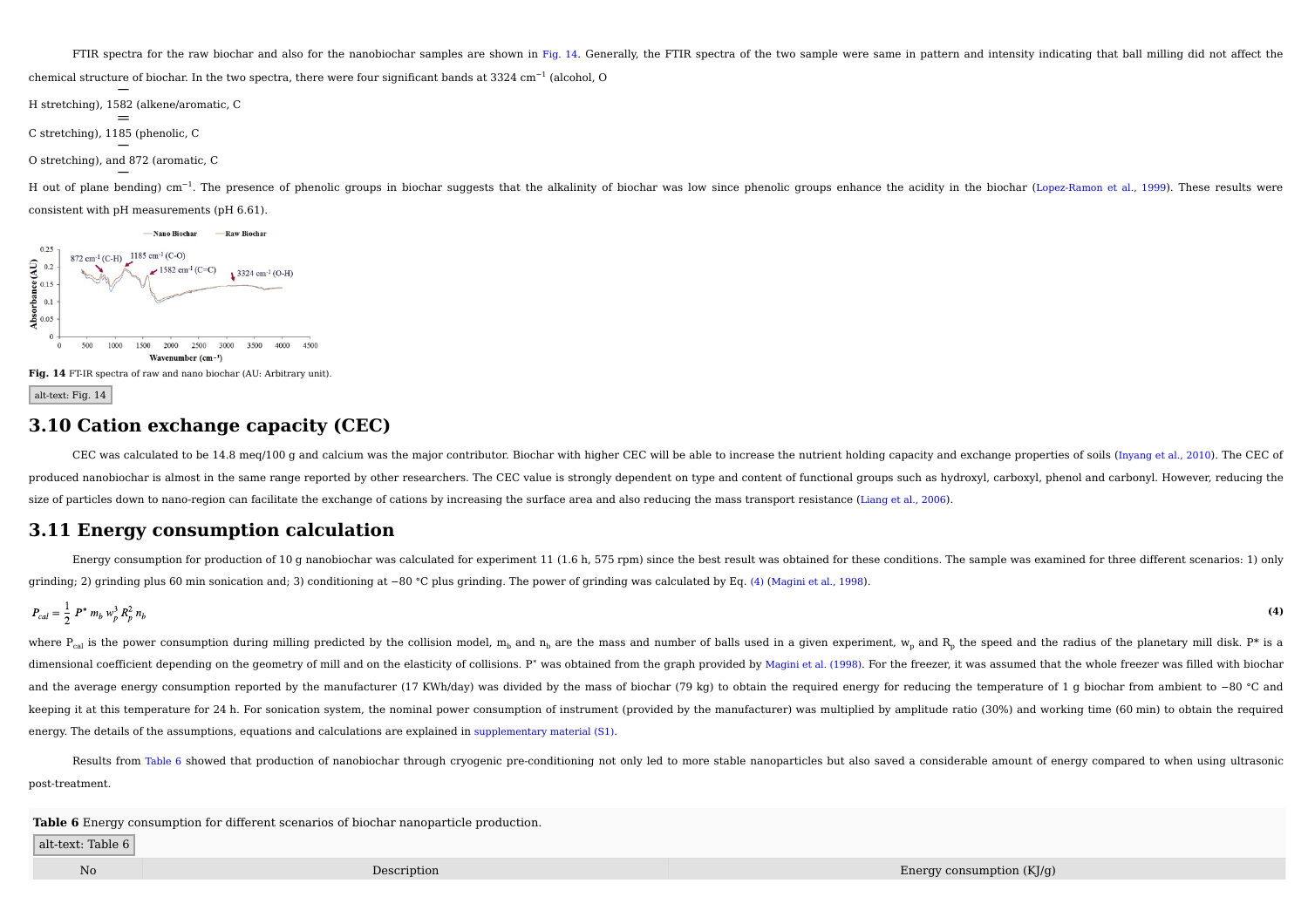| Grinding              |                |
|-----------------------|----------------|
| Grinding + Sonication | 198            |
| Freezing + Grinding   | $\overline{ }$ |

# **3.12 Adsorption study**

The adsorption curves for raw biochar, nanobiochar and commercial activated carbon are illustrated in Fig. 15. Raw biochar did not adsorb more than 14% of dissolved carbamazepine even after 24 h of contact time at room temperature while nanobiochar could adsorb more than 98% after 3 h which showed the effect of size reduction and surface area enhancement. Same adsorption efficiency was obtained for activated carbon in a shorter time. Yu studied the effectiveness of two granular activated carbons (coal-based and coconut-based) for the removal of carbamazepine from water and reported up to 97% removal efficiency after 12 days (Yu et al., 2005). In another w al. investigated graphene oxide powders for adsorption of carbamazepine and obtained 95% of removal efficiency after 24 h (Cai and Larese-Casanova, 2014). Also, Oleszczuk et al. employed multi-walled carbon nanotube for re carbamazepine from water and obtained up to 90.6% removal after 24 h (Oleszczuk et al., 2009). Comparing the removal efficiency of nanobiochar with the data reported by other researchers, it can be implied that nanobiochar green origin is capable of competing with activated carbon or other carbonaceous materials where their production involves using chemical reagent.



Fig. 15 Residual concentration of carbamazepine versus time plot of carbamazepine adsorption onto nanobiochar, raw biochar, and activated carbon.

```
alt-text: Fig. 15
```
# **4 Conclusion**

In this study, green production of nanobiochar by using a planetary ball mill was statistically investigated. A central composite design along with response surface methodology was employed to analyze the results. The ANOVA indicated that among studied parameters, linear and quadratic effects of time and also the interaction effect of time and rotational speed were significant contributors to particle size. Further studies showed that conditi samples at cryogenic temperatures prior to milling inhibited nanoparticles agglomeration. Finally, at optimum milling parameters (1.6 h, 575 rpm and 4.5 g/g ball to powder ratio) and conditioning at -80 °C nanobiochar with average particle size of 60 nm was achieved. The adsorption study of nanobiochar for removal of a model micropollutant from water showed that produced nanobiochar has higher adsorption capacity compared to raw biochar and it can compete with commercial activated carbon for removal of carbamazepine from the water.

# **Acknowledgements**

The authors are sincerely thankful to the Natural Sciences and Engineering Research Council of Canada (Discovery Grant 355254 and Strategic Grants), and Ministère des Relations internationales du Québec (122523) (coopération Québec-Catalanya 2012–2014) for financial support. INRS-ETE is thanked for providing Mr. Mehrdad Taheran "Bourse d'excellence" scholarship for his Ph.D. studies. The views or opinions expressed in this article are those of the authors.

# **Appendix A. Supplementary data**

Supplementary data related to this article can be found at http://dx.doi.org/10.1016/j.jclepro.2017.07.084.

# **References**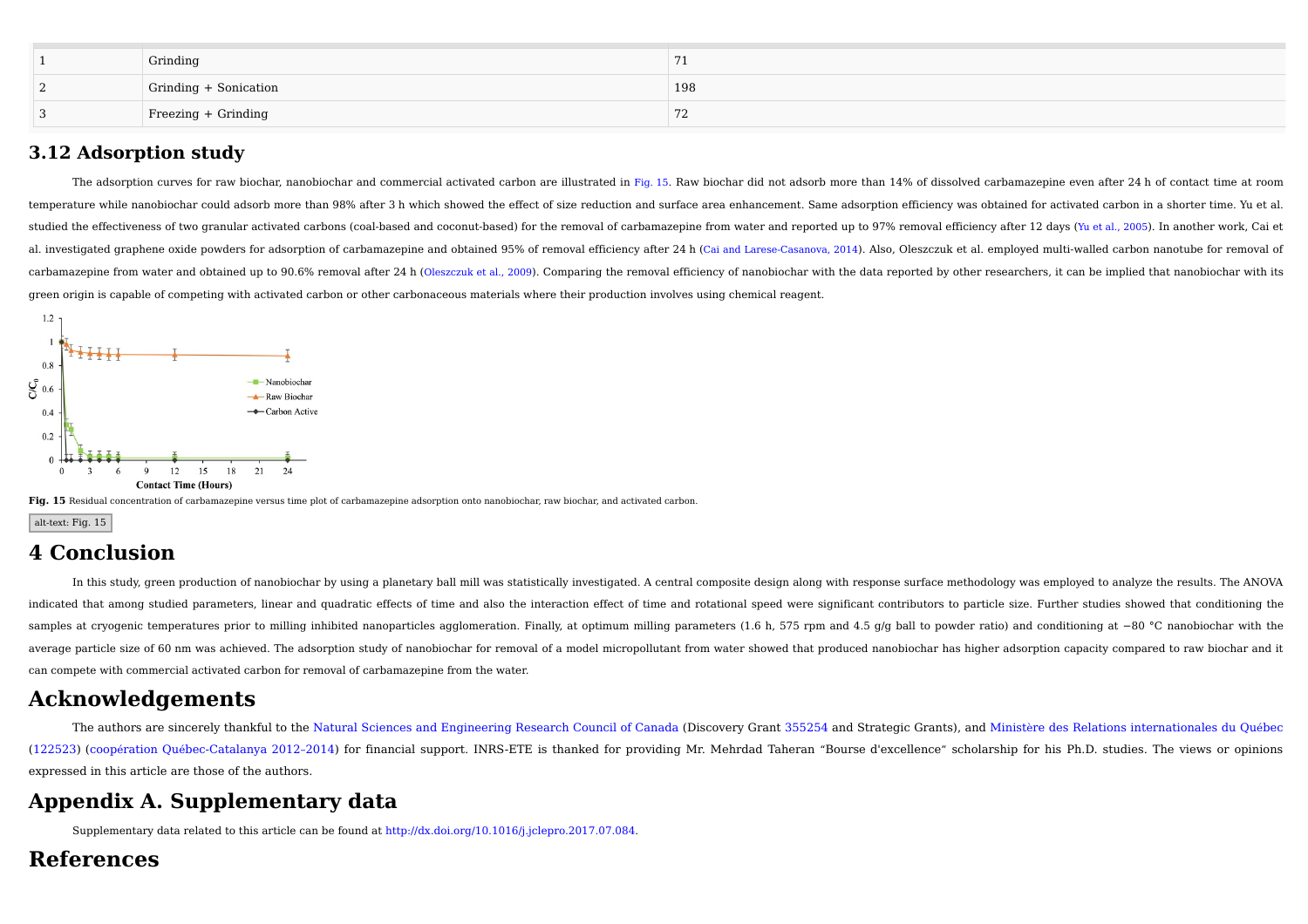Ameloot N., Graber E.R., Verheijen F.G.A. and De Neve S., Interactions between biochar stability and soil organisms: review and research needs, Eur. J. Soil Sci. **64**, 2013, 379–390.

Awasthi K., Kamalakaran R., Singh A.K. and Srivastava O.N., Ball-milled carbon and hydrogen storage, Int. J. Hydrogen Energy **27**, 2002, 425–432.

Bagreev A., Bandosz T.J. and Locke D.C., Pore structure and surface chemistry of adsorbents obtained by pyrolysis of sewage sludge-derived fertilizer, Carbon **39**, 2001, 1971–1979.

Cai N. and Larese-Casanova P., Sorption of carbamazepine by commercial graphene oxides: a comparative study with granular activated carbon and multiwalled carbon nanotubes, J. Colloid Interface Sci. **426**, 2014, 152–161.

Charkhi A., Kazemian H. and Kazemeini M., Optimized experimental design for natural clinoptilolite zeolite ball milling to produce nano powders, Powder Technol. **203**, 2010, 389–396.

- Chen Y., Fitz Gerald J., Chadderton L.T. and Chaffron L., Nanoporous carbon produced by ball milling, Appl. Phys. Lett. **74**, 1999, 2782–2784.
- Deguchi S., Mukai S.-A., Tsudome M. and Horikoshi K., Facile generation of fullerene nanoparticles by hand-grinding, Adv. Mater **18**, 2006, 729–732.
- Derringer G., Simultaneous optimization of several response variables, J. Qual. Technol. **12**, 1980, 214–219.

Dixit C.K., Surface Modification and Conjugation Strategies for Bioassay/biomaterial Applications, 2011, Dublin City University; Dublin 9, Ireland.

Fryda L. and Visser R., Biochar for soil improvement: evaluation of biochar from gasification and slow pyrolysis, Agriculture **5**, 2015, 1076.

- Ghani W.A.W.A.K., Mohd A., da Silva G., Bachmann R.T., Taufiq-Yap Y.H., Rashid U. and Al-Muhtaseb A.A.H., Biochar production from waste rubber-wood-sawdust and its potential use in C sequestration: chemical and physical characterization, Ind. Crops Prod. **44**, 2013, 18–24.
- Gnaneshwar P.V. and Sabarikirishwaran P., Structural and morphological study of carbon nanoparticles synthesized using oxidation, thermal decomposition and solvo chemical methods, Int. J. Chem. Tech. Res. **7**, 2015, 1465–1473.
- Hale S.E., Lehmann J., Rutherford D., Zimmerman A.R., Bachmann R.T., Shitumbanuma V., O'Toole A., Sundqvist K.L., Arp H.P.H. and Cornelissen G., Quantifying the total and bioavailable polycyclic aromatic hydrocarbons and dioxins in biochars, Environ. Sci. Technol. **46**, 2012, 2830–2838.

Hong K.S., Hong T.-K. and Yang H.-S., Thermal conductivity of Fe nanofluids depending on the cluster size of nanoparticles, Appl. Phys. Lett. **88**, 2006, 031901.

Huang J.Y., Yasuda H. and Mori H., Highly curved carbon nanostructures produced by ball-milling, Chem. Phys. Lett. **303**, 1999, 130–134.

Inyang M., Gao B., Pullammanappallil P., Ding W. and Zimmerman A.R., Biochar from anaerobically digested sugarcane bagasse, Bioresour. Technol. **101**, 2010, 8868–8872.

Inyang M., Gao B., Zimmerman A., Zhang M. and Chen H., Synthesis, characterization, and dye sorption ability of carbon nanotube–biochar nanocomposites, Chem. Eng. J. **236**, 2014, 39–46.

Kasozi G.N., Zimmerman A.R., Nkedi-Kizza P. and Gao B., Catechol and humic acid sorption onto a range of laboratory-produced black carbons (biochars), Environ. Sci. Technol. **44**, 2010, 6189–6195.

Kesavan A. and Venkatraman G., Nanotechnology and its applications, Scitech J. **1**, 2014, 1–2.

Kloss S., Zehetner F., Dellantonio A., Hamid R., Ottner F., Liedtke V., Schwanninger M., Gerzabek M.H. and Soja G., Characterization of slow pyrolysis biochars: effects of feedstocks and pyrolysis temperature on biochar properties, J. Environ. Qual. **41**, 2012.

Lehmann J. and Joseph S., Biochar for Environmental Management: Science, Technology and Implementation, 2015, Routledge.

Liang B., Lehmann J., Solomon D., Kinyangi J., Grossman J., O'Neill B., Skjemstad J.O., Thies J., Luizão F.J., Petersen J. and Neves E.G., Black carbon increases cation exchange capacity in soils, Soil Sci. Soc. Am. J. 70,

Lopez-Ramon M.V., Stoeckli F., Moreno-Castilla C. and Carrasco-Marin F., On the characterization of acidic and basic surface sites on carbons by various techniques, Carbon **37**, 1999, 1215–1221.

Magini M., Colella C., Iasonna A. and Padella F., Power measurements during mechanical milling-II. The case of "single path cumulative" solid state reaction, Acta Mater **46**, 1998, 2841–2850.

Mandzy N., Grulke E. and Druffel T., Breakage of TiO2 agglomerates in electrostatically stabilized aqueous dispersions, Powder Technol. **160**, 2005, 121–126.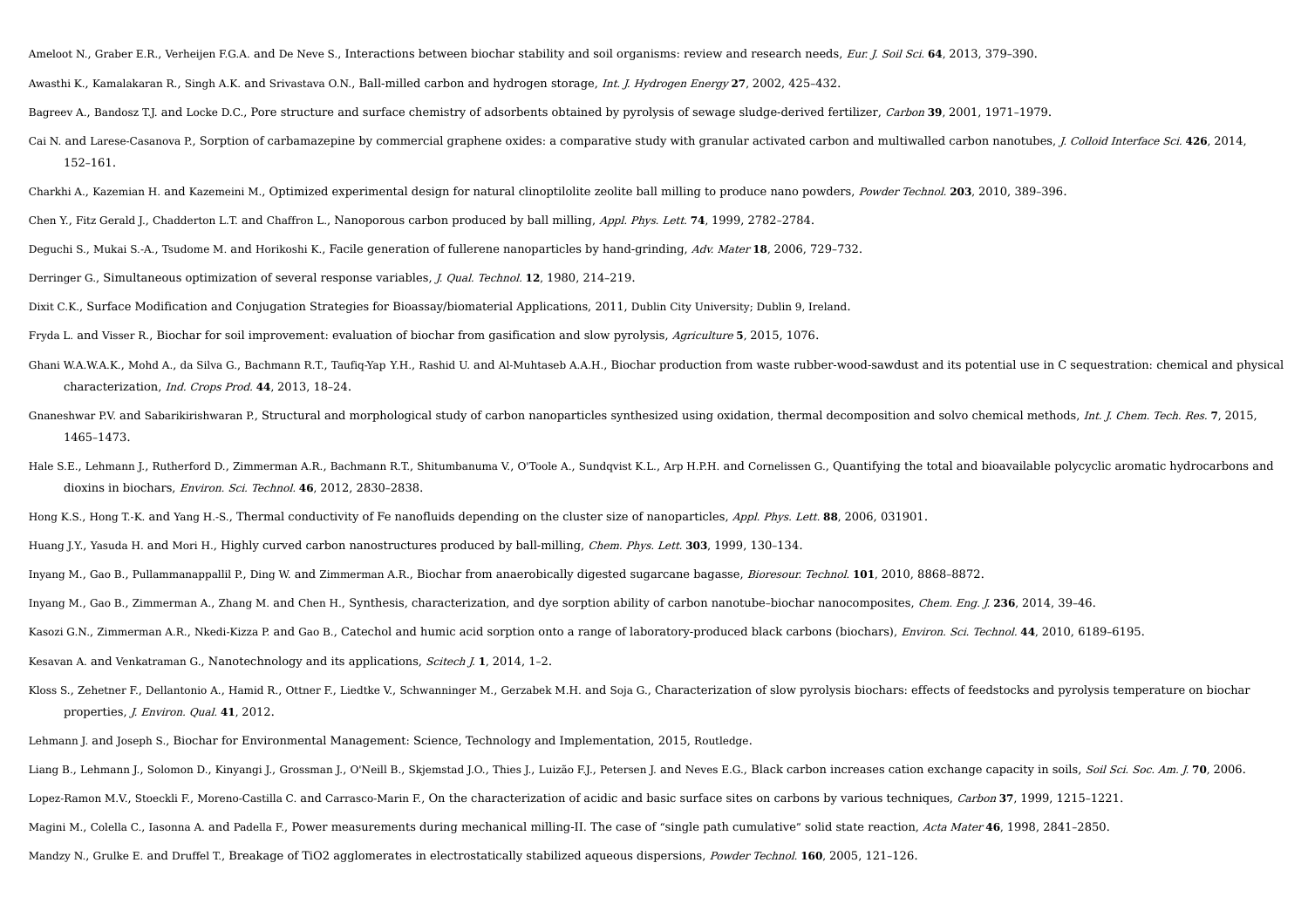Mohapatra D.P., Brar S.K., Tyagi R.D., Picard P. and Surampalli R.Y., Carbamazepine in municipal wastewater and wastewater sludge: ultrafast quantification by laser diode thermal desorption-atmospheric pressure chemical ionization coupled with tandem mass spectrometry, Talanta **99**, 2012, 247–255.

Mullen C.A., Boateng A.A., Goldberg N.M., Lima I.M., Laird D.A. and Hicks K.B., Bio-oil and bio-char production from corn cobs and stover by fast pyrolysis, Biomass Bioenergy **34**, 2010, 67–74.

Munkhbayar B., Nine M.J., Jeoun J., Bat-Erdene M., Chung H. and Jeong H., Influence of dry and wet ball milling on dispersion characteristics of the multi-walled carbon nanotubes in aqueous solution with and without surfactant, Powder Technol. **234**, 2013, 132–140.

Naghdi M., Taheran M., Brar S.K., Verma M., Surampalli R.Y. and Valero J.R., Green and energy-efficient methods for the production of metallic nanoparticles, Beilstein J. Nanotechnol. **6**, 2015, 2354–2376.

Oleszczuk P., Ćwikła-Bundyra W., Bogusz A., Skwarek E. and Ok Y.S., Characterization of nanoparticles of biochars from different biomass, J. Anal. Appl. Pyrolysis **121**, 2016, 165–172.

Oleszczuk P., Pan B. and Xing B., Adsorption and desorption of oxytetracycline and carbamazepine by multiwalled carbon nanotubes, Environ. Sci. Technol. **43**, 2009, 9167–9173.

Pierard N., Fonseca A., Konya Z., Willems I., Van Tendeloo G. and Nagy J.B., Production of short carbon nanotubes with open tips by ball milling, Chem. Phys. Lett. **335**, 2001, 1–8.

Reynier N., Blais J.-F., Mercier G. and Besner S., Treatment of arsenic-, chromium-, copper- and pentachlorophenol-polluted soil using flotation, Water, Air, Soil Pollut. **224**, 2013, 1–12.

Ross D.S., Recommended Methods for Determining Soil Cation Exchange Capacity. Delaware Cooperative Extension, 1995, College of Agriculture, University of Delaware; Newark, DE.,.

Salavati-Niasari M., Javidi J. and Dadkhah M., Ball milling synthesis of silica nanoparticle from rice husk ash for drug delivery application, Comb. Chem. High. Throughput Screen. **16**, 2013, 458–462.

Shah U.V., Wang Z., Olusanmi D., Narang A.S., Hussain M.A., Tobyn M.J. and Heng J.Y.Y., Effect of milling temperatures on surface area, surface energy and cohesion of pharmaceutical powders, Int. J. Pharm. **495**, 2015, 234–240.

- Sulaiman G.M., Mohammed W.H., Marzoog T.R., Al-Amiery A.A. and Kadhum A.H., Green synthesis, antimicrobial and cytotoxic effects of silver nanoparticles using Eucalyptus chapmaniana leaves extract, Asian Pac. J. Trop. Biomed. **3**, 2013, 58–63.
- Taheran M., Naghdi M., Brar S.K., Knystautas E.J., Verma M., Ramirez A.A., Surampalli R.Y. and Valero J.R., Adsorption study of environmentally relevant concentrations of chlortetracycline on pinewood biochar, Sci. Total Environ. **571**, 2016, 772–777.
- Xiao D., Yuan D., He H. and Gao M., Microwave assisted one-step green synthesis of fluorescent carbon nanoparticles from ionic liquids and their application as novel fluorescence probe for quercetin determination, *I.* Lumin **140**, 2013, 120–125.
- Yao Y., Gao B., Inyang M., Zimmerman A.R., Cao X., Pullammanappallil P. and Yang L., Biochar derived from anaerobically digested sugar beet tailings: characterization and phosphate removal potential, Bioresour. Technol. **102**, 2011, 6273–6278.

Yargicoglu E.N., Sadasivam B.Y., Reddy K.R. and Spokas K., Physical and chemical characterization of waste wood derived biochars, Waste Manag. **36**, 2015, 256–268.

Yu Z., Peldszus S., Anderson W.B. and Huck P.M., Adsorption of selected pharmaceuticals and endocrine disrupting substances by GAC at low concentration levels. In: Water Quality Technology Conference Proceedings, WQTC (2005), 2005, 1–16.

Zhang M., Gao B., Yao Y. and Inyang M., Phosphate removal ability of biochar/MgAl-LDH ultra-fine composites prepared by liquid-phase deposition, Chemosphere **92**, 2013, 1042–1047.

Zhang M., Gao B., Yao Y., Xue Y. and Inyang M., Synthesis, characterization, and environmental implications of graphene-coated biochar, Sci. Total Environ. **435**, 2012, 567–572.

# **Appendix A. Supplementary data**

The following is the supplementary data related to this article: